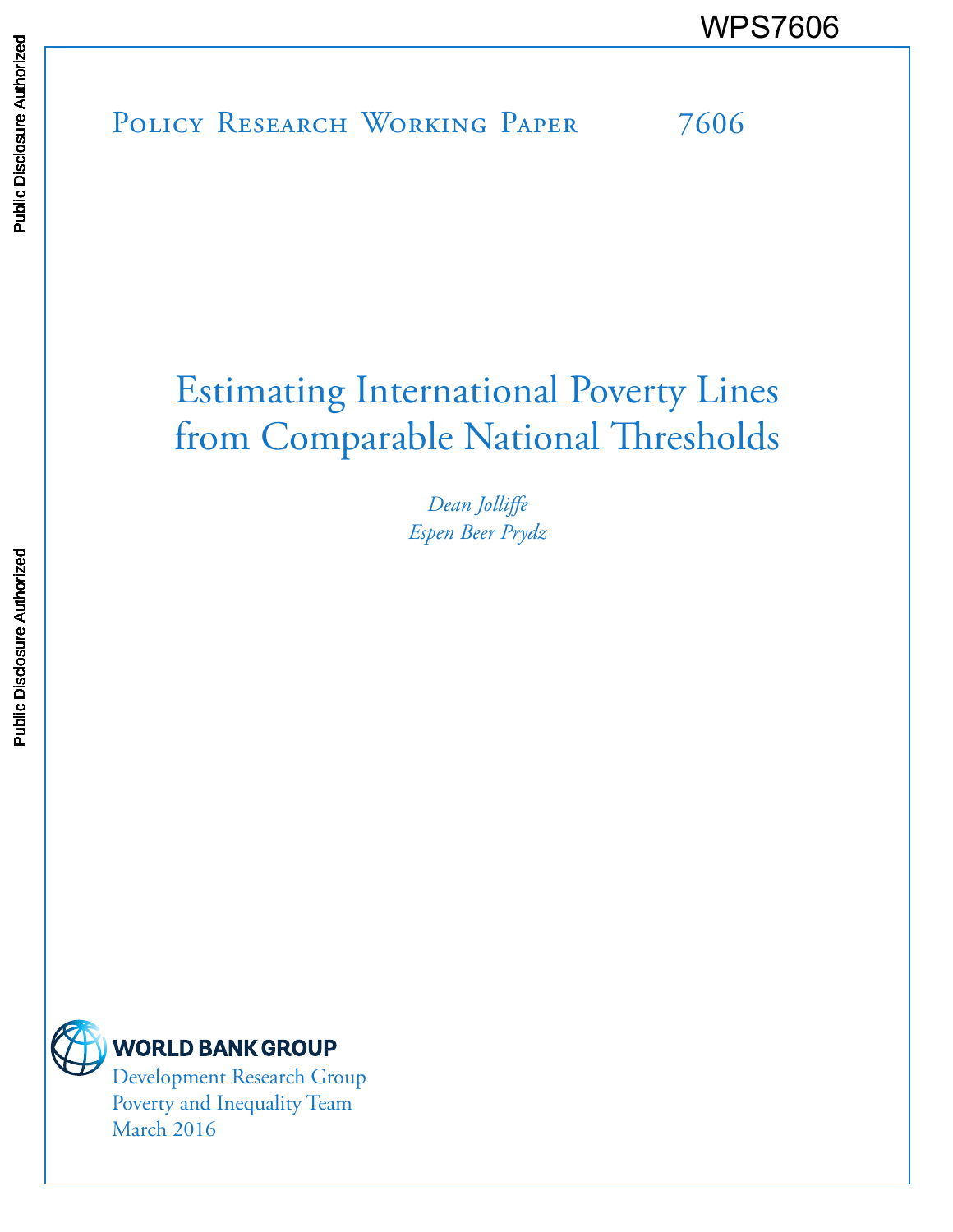## **Abstract**

The World Bank's international poverty line of \$1.90/day, at 2011 purchasing power parity, is based on a collection of national poverty lines, which were originally used to set the international poverty line of \$1.25/day at 2005 purchasing power parity. This paper proposes an approach for estimating a more recent, complete, and comparable collection of national poverty thresholds from reported national poverty rates. The paper presents a set of international poverty lines based on this new database of national poverty lines. In contrast to the lines used to estimate

the \$1.90 international poverty line, this approach produces national poverty lines that are (1) consistent with national poverty rates, (2) expressed in common units, and (3) provide greater support to the estimated international poverty line. These national poverty lines are used to estimate an extreme international poverty line, and three higher lines that are more relevant for higher-income countries. A key finding provides evidence of the robustness and relevance of the \$1.90 international poverty line as a measure of extreme poverty for low-income countries.

*The Policy Research Working Paper Series disseminates the findings of work in progress to encourage the exchange of ideas about development*  issues. An objective of the series is to get the findings out quickly, even if the presentations are less than fully polished. The papers carry the *names of the authors and should be cited accordingly. The findings, interpretations, and conclusions expressed in this paper are entirely those of the authors. They do not necessarily represent the views of the International Bank for Reconstruction and Development/World Bank and its affiliated organizations, or those of the Executive Directors of the World Bank or the governments they represent.*

This paper is a product of the Poverty and Inequality Team, Development Research Group. It is part of a larger effort by the World Bank to provide open access to its research and make a contribution to development policy discussions around the world. Policy Research Working Papers are also posted on the Web at http://econ.worldbank.org. The authors may be contacted at djolliffe@worldbank.org and eprydz@worldbank.org.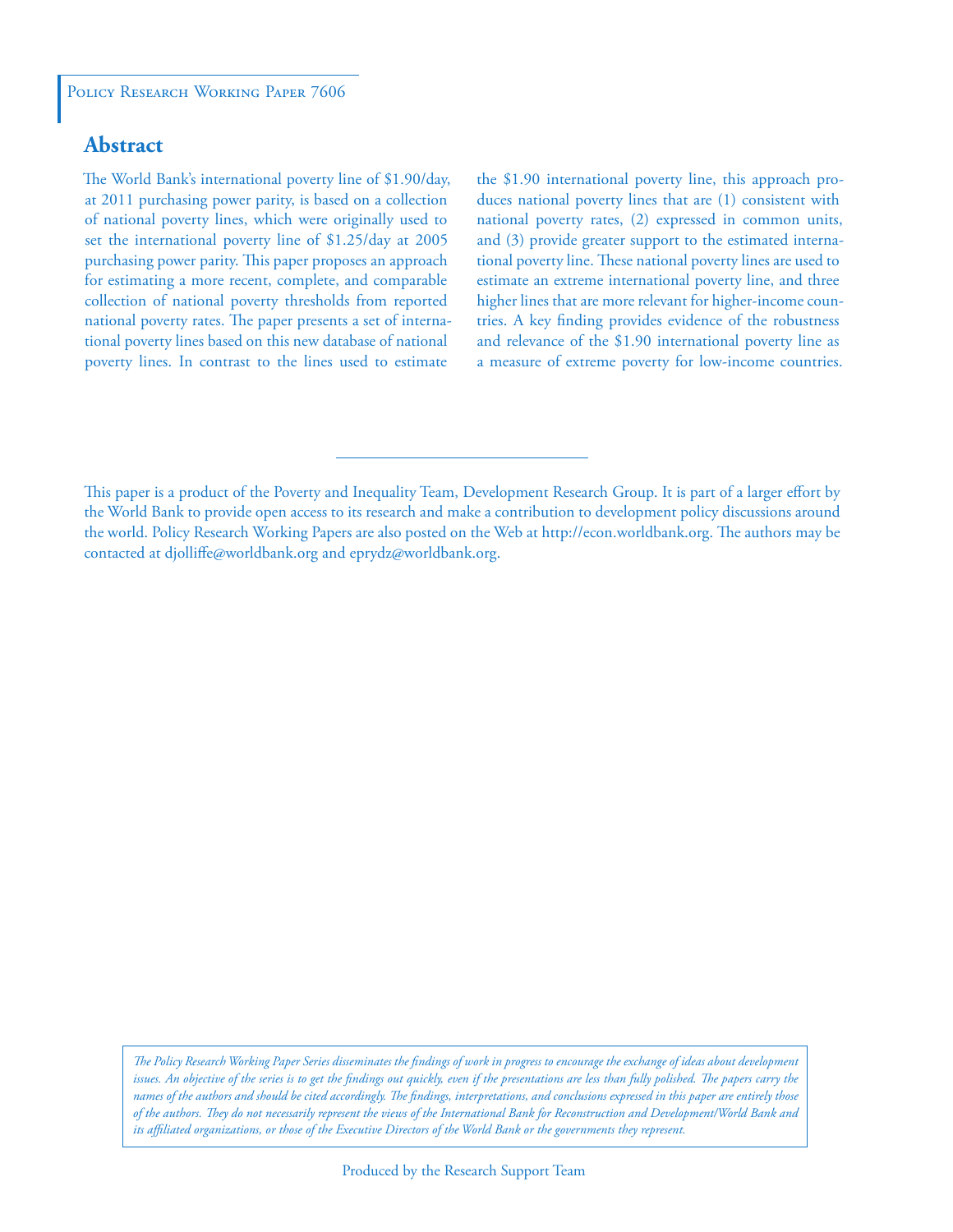## **Estimating International Poverty Lines from Comparable National Thresholds**

Dean Jolliffe and Espen Beer Prydz\*

*Keywords*: Global Poverty, Poverty Lines, International Comparisons, Adult-equivalence *JEL Codes*: I3, I32, F01, F35, A13

*Acknowledgements:* The authors wish to thank participants of a World Bank workshop on "Global Poverty Monitoring and the 2011 ICP Purchasing Power Parity Indices," an ODI event on eliminating extreme poverty, and seminar participants from the World Bank's Poverty Global Practice for useful feedback. They also thank Aziz Atamanov, Shaohua Chen, Andrew Dabalen, Aslı Demirgüç-Kunt, Yuri Dikhanov, Neil Fantom, Francisco H.G. Ferreira, Nada Hamadeh, Sandor Karacsony, Aart Kraay, Nandini Krishnan, Christoph Lakner, Peter Lanjouw, Martin Ravallion, Umar Serajuddin, Ken Simler, Prem Sangraula, Manohar Sharma and Tara Vishwanath for comments and very helpful input in particular on locating documentation of changing real values of national poverty lines. The authors would like to also thank the UK Department of International Development for funding assistance through its Knowledge for Change Program. The analysis in this paper is based on the publicly available data from the World Development Indicators database and PovcalNet. The findings, interpretations, and conclusions expressed in this paper are entirely those of the authors. They do not necessarily represent the views of the NPC, IZA, World Bank Group and its affiliated organizations, or those of the Executive Directors of the World Bank or the governments they represent.

\* The authors are with the Development Economics Research Group of the World Bank. Contact information: djolliffe@worldbank.org (D. Jolliffe) and eprydz@worldbank.org (E. Prydz). Jolliffe is also a Research Fellow with the Institute for the Study of Labor (IZA) in Bonn and a Research Affiliate with the National Poverty Center (NPC) at the Ford School of Public Policy, University of Michigan.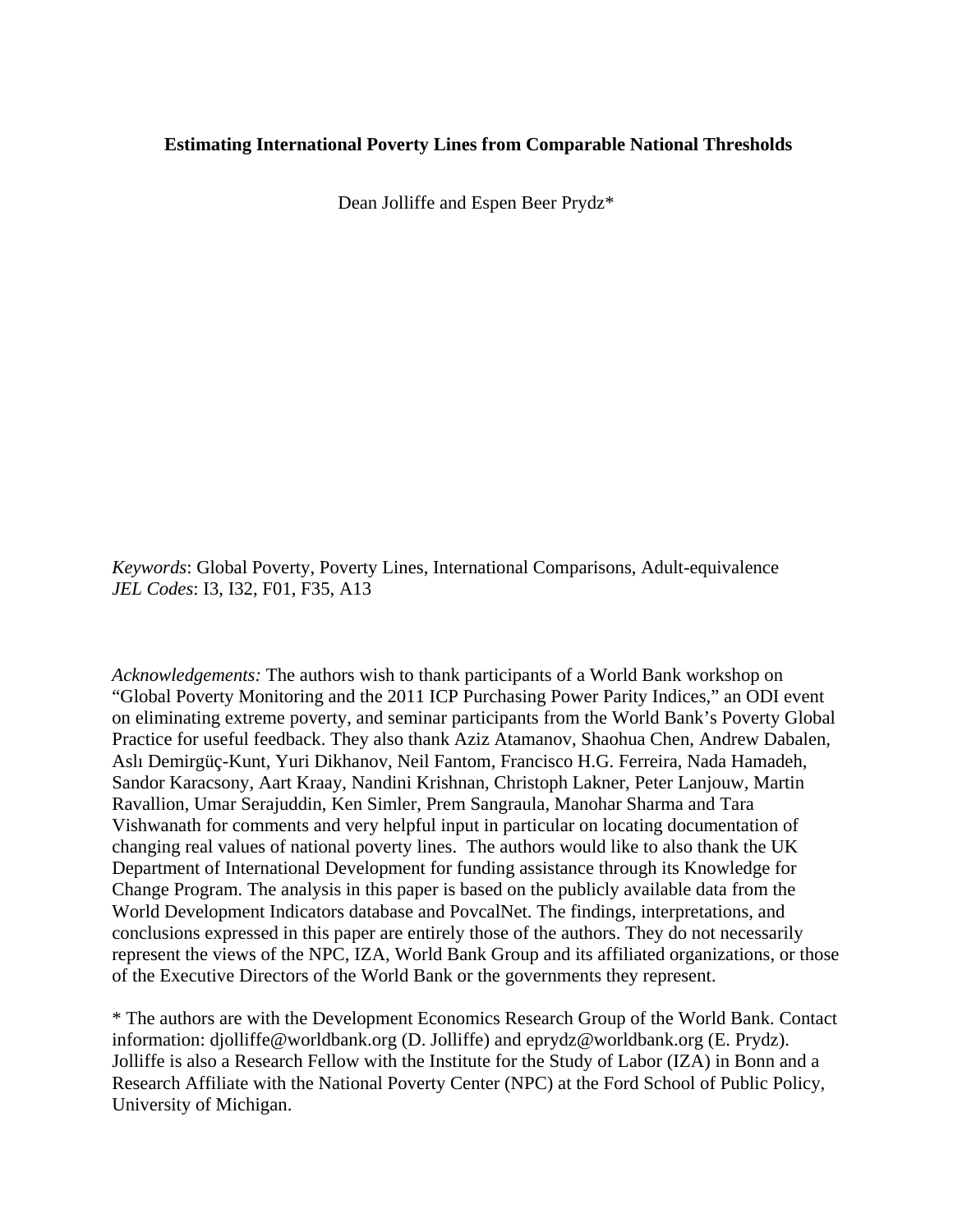#### **1. Introduction**

The share of people living in extreme poverty, as assessed by the international poverty line (IPL) estimated by the World Bank, has become one of the most prominent indicators for assessing progress in global economic development. It has been a central indicator for the Millennium Development Goals and is now an important indicator among the Sustainable Development Goals. The most recent World Bank IPL of \$1.90 per day described by Ferreira et al. (2016) is the simple average of national poverty lines from the 15 poorest countries from a sample of 74 national poverty lines constructed by Ravallion, Chen and Sangraula (RCS, 2009).<sup>1</sup>

The 15-country approach based on the RCS data has been critiqued for several reasons. One criticism of this approach is that the 15 national poverty lines provide weak support for the IPL and result in a line that is sensitive to small changes in the underlying data (Deaton 2010, Reddy and Pogge 2008, Klasen *et al.* 2016). Deaton (2010) provides an example where changes in the composition of the 15-country reference group can result in changing the poverty status of millions of people. He further notes that the 15 countries represent only about 11 percent of the total poor in 2005.<sup>2</sup> In this paper, we offer two additional issues of concern for the current approach of basing the poverty estimate on 15 countries from RCS – the age of the lines and incomparability of the lines (resulting in a conceptually incoherent average value for the IPL). A second strand of criticism of the IPL itself is less linked to the methodology and more linked to the suggestion that the threshold is too miserly for all countries, but in particular for many developing countries (e.g. Pritchett 2006).

This paper aims to address these critiques by proposing both a new data set of national poverty lines and then an approach for estimating a new set of IPLs that addresses the issue of the official line as being too frugal or irrelevant. The next section elaborates on the critiques of the current 15-country approach, and then describes how we estimate a new set of national poverty lines that has greater temporal and spatial coverage, and is more comparable than the RCS sample. The subsequent section first follows an approach similar to RCS for finding the set of countries that use extreme, absolute poverty thresholds, argues that the data do not support

<sup>&</sup>lt;sup>1</sup> The national poverty lines, expressed in local currency units, are inflated based on national temporal deflators and converted into US dollars based on the 2011 Purchasing Power Parity conversion factors. See Ferreira *et al*. (2016) for a more detailed discussion of the details of the \$1.90 line, and see Jolliffe *et al.* (2014) for more details on the history of the IPL along with some of the measurement challenges. <sup>2</sup> We estimate this to be about 13 percent in 2011 based on the official \$1.90-line estimates.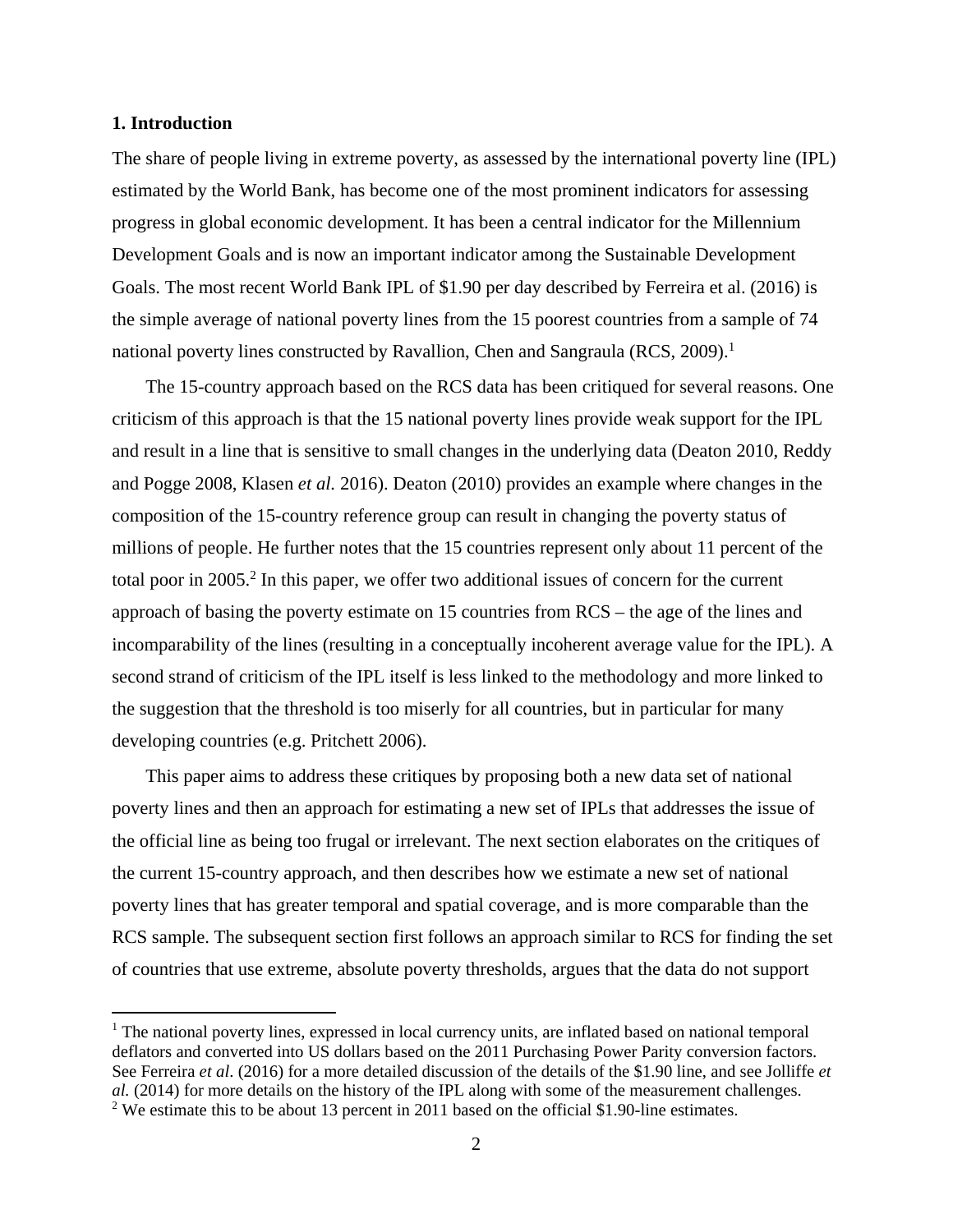this approach, and then offers an alternative method for setting a poverty line relevant for the poorest countries. A key finding discussed in the concluding section is that the new set of national poverty lines proposed in this paper provides evidence in support of the robustness and relevance of the \$1.90 IPL as a measure of extreme poverty. The paper also offers supplemental poverty lines that may be more relevant for higher income countries.

#### **2. A new data set on national poverty lines**

Ever since the dollar-a-day poverty line was first introduced in 1990 (World Bank 1990), the guiding concept for how to estimate the IPL has been to collect a set of national poverty lines and then to base the IPL on a *typical* value of a sub-sample of the *lowest* of these national poverty lines. The details have differed with each revision, where sometimes *typical* would mean average, median or mode; and the selection of the sub-sample of poverty lines has sometimes been based on the lowest of poverty lines and in other cases, the sub-sample has been selected based on the poorest countries (as assessed by measures of per capita consumption from national accounts).

In the case of the original dollar-a-day line, Ravallion, Datt and van de Walle (RDV 1991) compiled a database of 33 national poverty lines and suggested that six of the lower lines were near a common value – one US dollar (when using the 1985 Purchasing Power Parity, PPP, conversion factors). The same database of 33 national poverty lines was used by Chen and Ravallion (2001) to update the dollar-a-day line based on the 1993 PPP conversion factors, although this time the median value of the 10 lowest lines became the revised IPL.

For the next revision of the IPL, Ravallion, Chen and Sangraula (2009) compiled a new sample of 74 national poverty lines, typically drawing these lines from World Bank reports or from national government poverty reports. To select the sub-sample of national poverty lines from the 74 lines, they fitted various parametric regressions of national poverty lines on a measure of average national household consumption. Unsurprisingly, over most of the range, the fitted line indicated that richer countries have higher national poverty lines. They argue though that this positive relationship did not hold for the poorest 15 of the 74 countries. For these 15 poorest countries, they observed essentially no correlation between the value of the national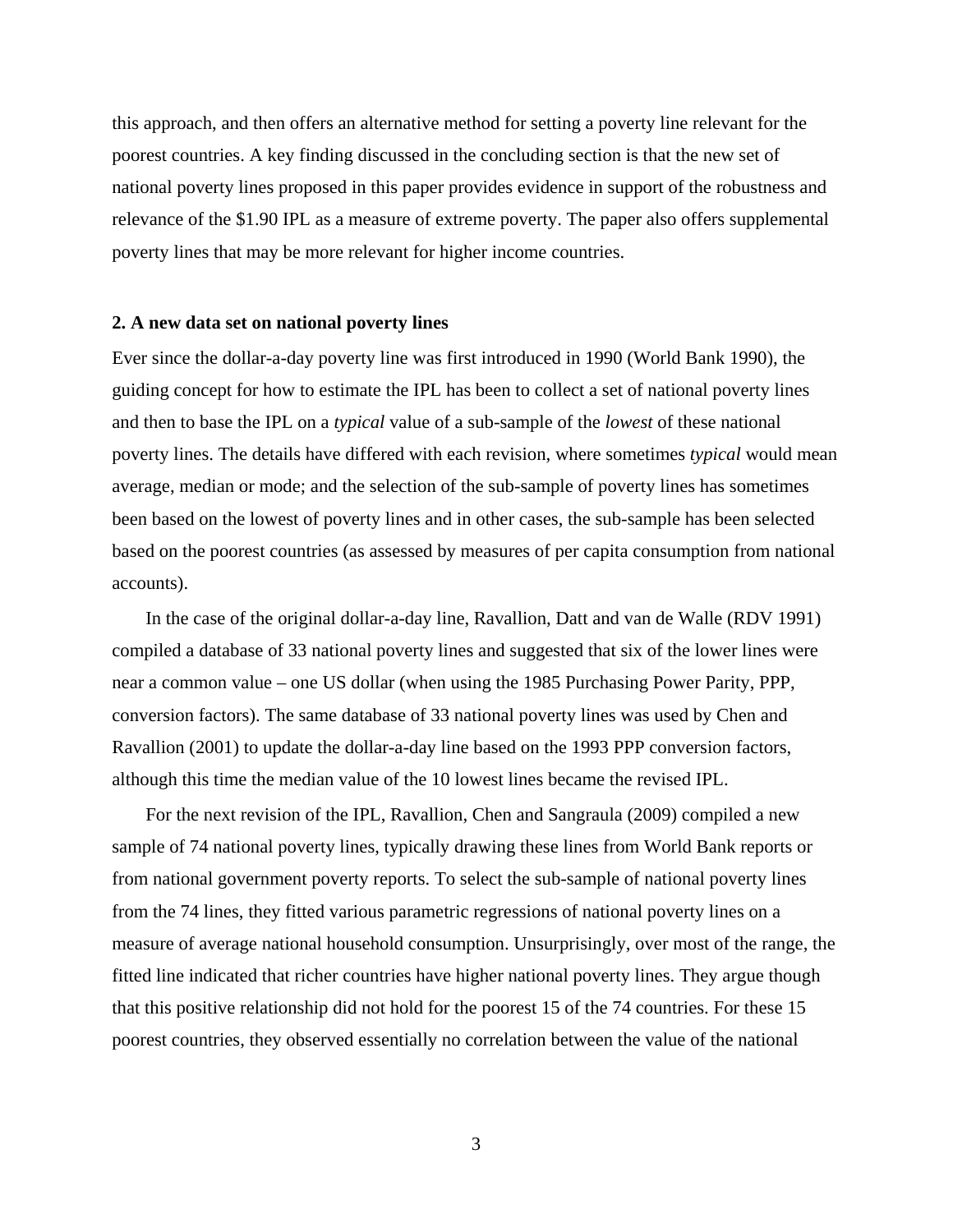poverty line and the average wealth of the country.<sup>3</sup> RCS interpreted this flat part of the fitted line as reflecting a threshold of absolute minimum needs because they argued that among the poorest 15 countries, lower average national household consumption did not result in lower lines.<sup>4</sup> The average value of the national poverty lines for these 15 countries was \$1.25 in 2005 PPP terms and this became the IPL used by the World Bank in its poverty updates from 2008 to 2014, and by the United Nations in tracking the MDG of 'halving extreme poverty' by 2015. The latest update to the IPL, takes the simple average of these same national poverty lines, but now the average rounds to \$1.90 when updated to 2011 values (through 2011 PPP conversion factors and national deflators, as explained in Jolliffe and Prydz (2015) and Ferreira *et al.(2016)*.

An important element of the criticism of this approach is linked to the sensitivity of the estimates to the method for selecting the sub-sample of national poverty lines which serves as the reference group for the international line. Deaton (2010) provides an example where the growth in India's national income meant that it graduated out of the low-income countries used to identify the sub-sample of poor countries, but its graduation out of this sub-sample had the effect of increasing the value of the IPL (because the national poverty line in India was relatively low) and thereby increasing the number of poor in India as assessed by the global poverty headcount. Economic growth for India led to an increase in estimated poverty in India.

Another concern, not discussed in the literature, is that the average poverty line estimated from these 15 countries is quite sensitive to the quality of the inflation data for these countries. The approach used for setting the IPL in PPP terms requires deflating the value of the national poverty lines to the reference year of the International Comparison Program. The current \$1.90 line is set in 2011 PPP terms, so this means that each of the 15 national lines used by Ferreira *et al.* need to be updated from the reference period of the national poverty line (typically the period of survey fieldwork) to 2011 values. On average, the 15 national poverty lines date from 1997, requiring 14 years of inflation data; with Mali having the oldest line from 1988-89 and requiring 22 years of CPI data to update it to a 2011 value. Given that many of these 15 countries have limited capacity for the production of national statistics, and some have experienced very high

 $3$  More specifically, they use the Hansen (2000) threshold estimator to identify a break between a flat and upward sloping part from a regression of national poverty lines on the log of per capita consumption.

<sup>&</sup>lt;sup>4</sup> This idea of viewing poverty lines from the poorest of countries as reflecting minimum absolute needs was also articulated in RDV (1991) and World Bank (1990).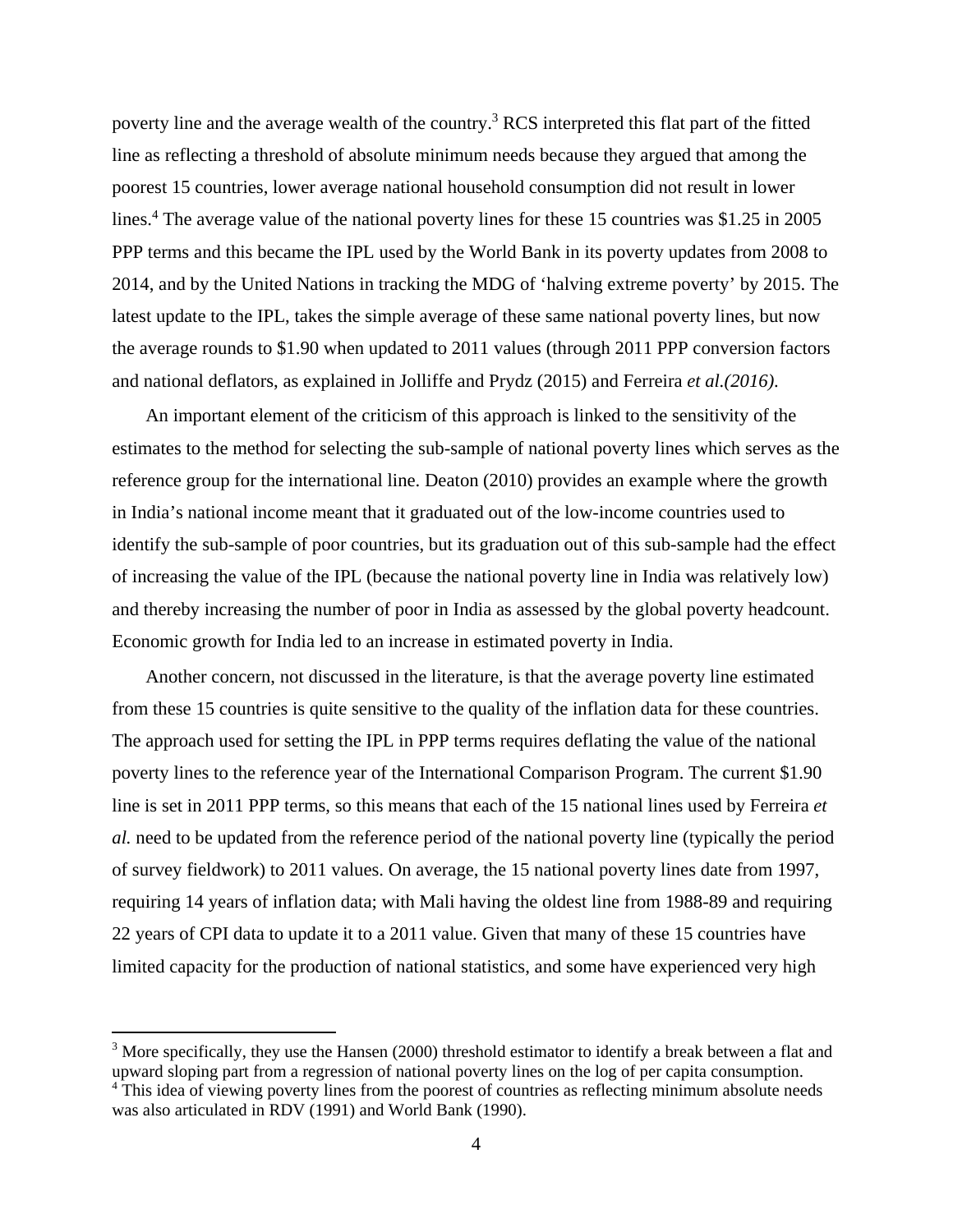levels of inflation, a reasonable concern is that even small errors in CPI data, when compounded over decades, can have potentially large effects on the estimated value of the IPL.<sup>5</sup>

One might assume that national CPI data are used to update the values of the national poverty lines from the time of fieldwork to 2011, but this is not the case for three of the 15 countries. Ferreira *et al*. note that in the case of Ghana, Malawi, and Tajikistan, there were significant concerns about the CPI data, and for this reason, household survey data are instead used to construct a temporal deflator (typically from unit values). While the decision to doubt the quality of the CPI as a measure of inflation for the poor may be justified, it is important to recognize that it has a nontrivial effect on the global count of poor. For example, if using national CPI reported in World Development Indicators (WDI) instead of alternative measures of inflation for Ghana, Malawi and Tajikistan when converting the RCS lines from 2005 to 2011 PPPs, the IPL would drop by 20 cents, which would result in more than 200 million people being reclassified as not poor.<sup>6</sup>

Basing the IPL on more recent national lines would reduce the demands placed on inflation data and reduce this sensitivity. While this discussion of inflation is linked to the 15 countries that support the IPL, the need for inflation data holds for all countries in the global poverty count. Household survey data values need to be updated from the time of survey field work to the reference year for the global poverty count. For seven of the 133 countries in the global poverty count, concerns about the quality of CPI data result in the use of alternate temporal deflators. It just happens that the 15-country sub-sample that is used for the IPL disproportionately comes from countries where CPI data are a concern. An implication of this is that increasing the sub-sample of countries for the estimation of the IPL, as our approach allows, will also reduce the sensitivity of the estimated line to this particular concern.

Another concern, not yet noted in the global poverty literature, with any IPL estimated from the set of national poverty lines in RCS, is linked to the heterogeneity in methods used in constructing and reporting national poverty lines. National poverty lines are expressed in many different ways. Some countries report a single national line, others report urban and rural lines,

<sup>&</sup>lt;sup>5</sup> Gimenez and Jolliffe (2014) document significant discrepancies in Bangladesh between the official CPI and alternative measures of inflation.

 $6$  A poverty line of \$1.70, which was an early estimate of the updated IPL by Jolliffe and Prydz (2015), produces a global headcount for 2012 of 692 million, compared to 897 million for the \$1.90.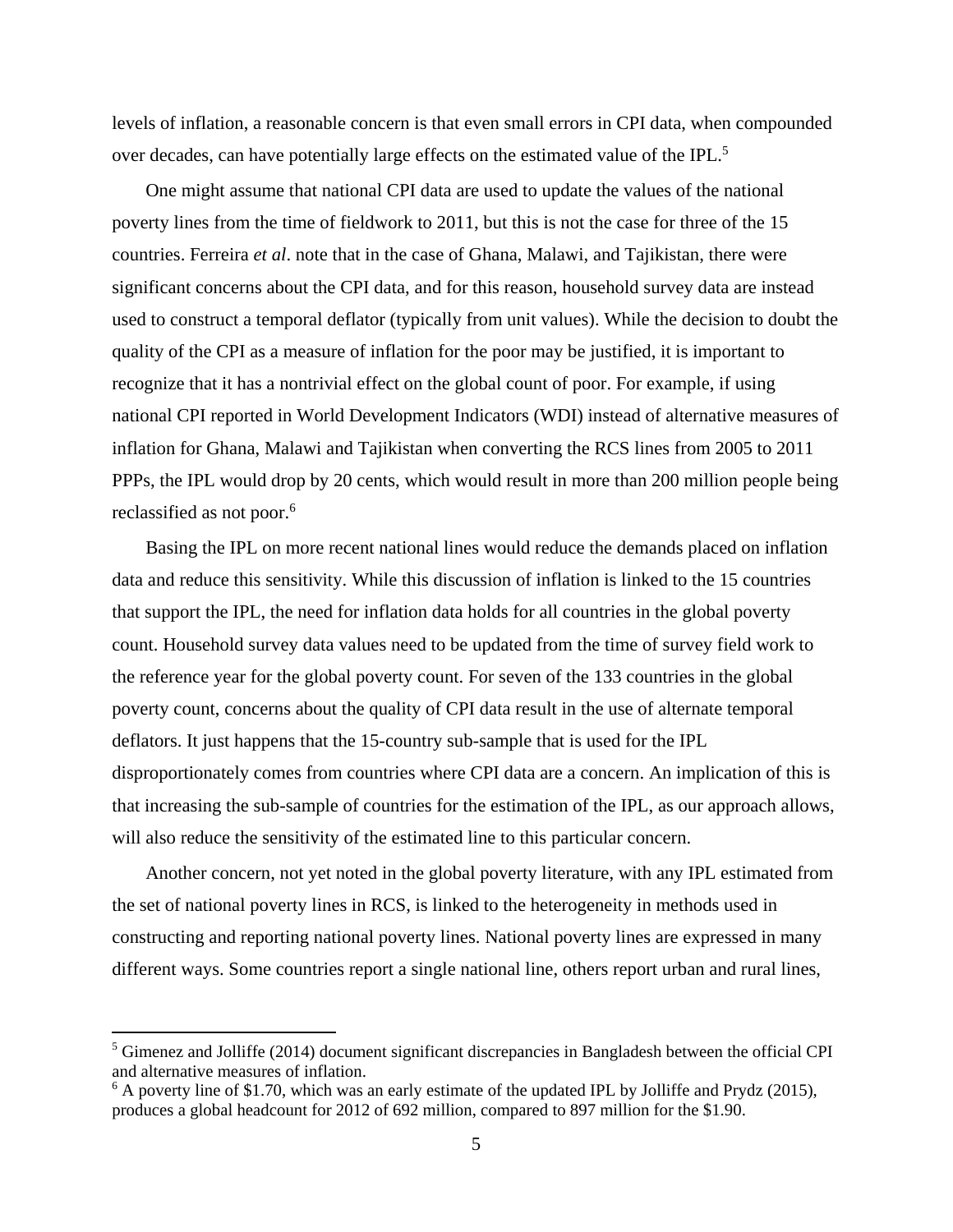and some report regional lines. When there are multiple regional lines, RCS note that they estimate the national poverty line for each country as an average (in most cases, weighted by consumption shares; in other cases, unweighted; and in one case, population weighted) of the official reported lines.

The differing choices about the appropriate weights has significant implications for the interpretation of the average poverty lines, and also for whether the average line corresponds in any way with official poverty headcount for that country. One way to consider this is to view the regional poverty lines as reflecting variation in the cost of obtaining basic needs in each region. The regional poverty lines can then be used as deflators to construct a consumption vector expressed in "real" terms, or one that has been adjusted for the varying cost of needs. When applying the various weighted-average poverty lines to this real consumption vector, only the population-weighted poverty line will correctly produce the same official national headcount as the regional poverty lines applied separately to the nominal consumption vector. In this sense, we view the population weights as the correct weights for averaging the regional lines, and the other weighted averages as estimating the national line with error. Neither the consumption-shareweighted nor simple-average lines will result in an estimated national poverty line that corresponds to the official national poverty rate. In other words, many of the estimated national poverty lines used in RCS which have been estimated from regional lines drawn from country reports, will not produce national poverty estimates that match the official poverty rates provided in these reports. We view this inconsistency between the estimated national poverty line and the reported national poverty rate to be an undesirable attribute of the approach followed by RCS.

There is also a lack of comparability across the RCS national poverty lines used to estimate both the \$1.90 and \$1.25 lines. Some of the lines define a minimum-needs threshold for adults, and some define a minimum-needs threshold for the average person. One-third of the 15 poverty lines used to define the IPL are expressed in terms of adult-equivalents,<sup>7</sup> while the remaining 10 lines are expressed in terms of the average person. Given the demographic composition of these 10 countries at the time when the lines were defined, the average person means an adolescent. Van de Boom, Halsema, and Molini (2015) note that per-capita based food poverty lines are on average seven-tenths the value of the corresponding adult-equivalent version of this line.<sup>8</sup> An

<sup>&</sup>lt;sup>7</sup> These five countries are Uganda, Tanzania, Sierra Leone, Rwanda, and Ghana.

<sup>&</sup>lt;sup>8</sup> They also refer to James and Shofield (1990) manual for nutritionists.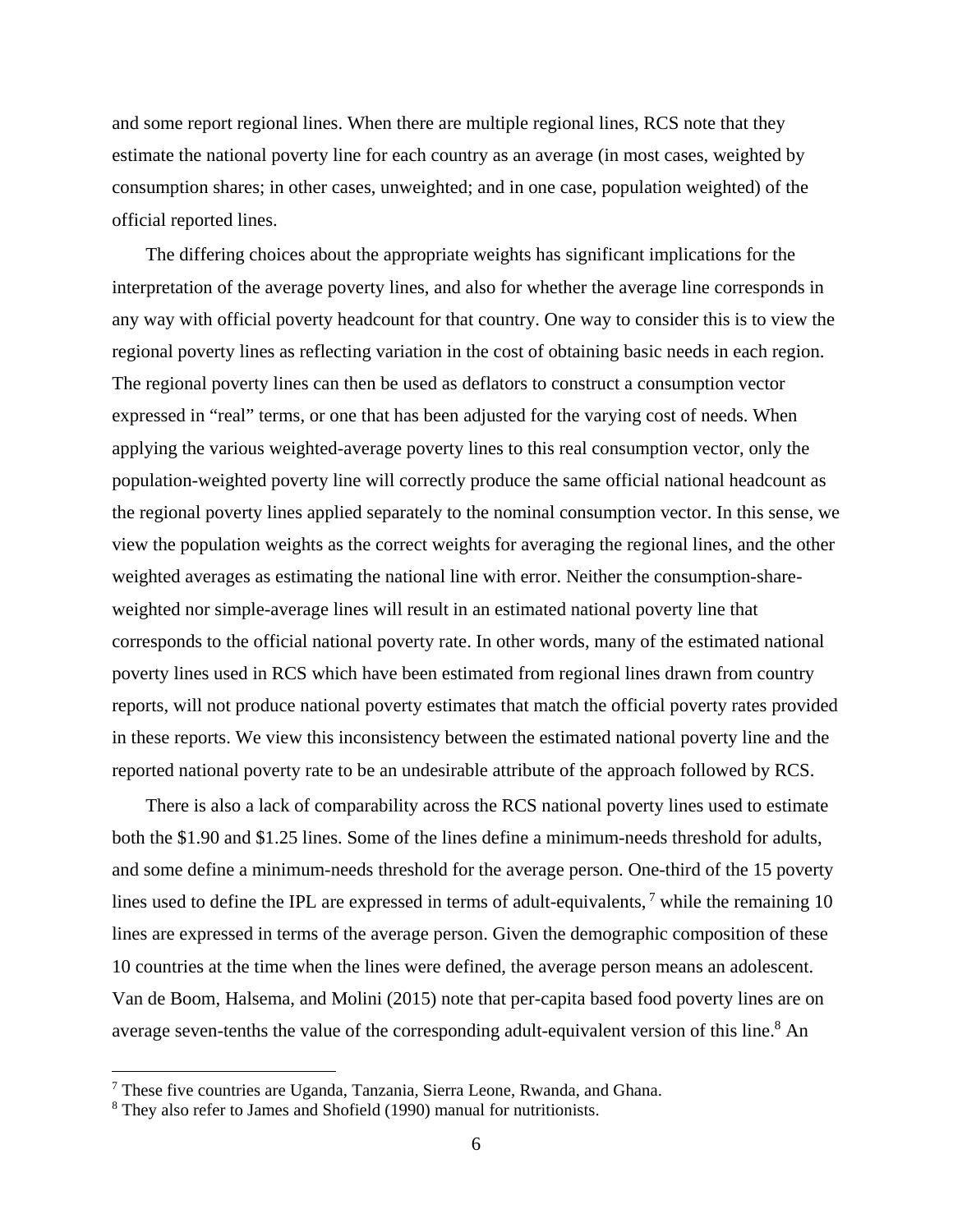adult-equivalent poverty line represents the same needs as a per capita poverty line, but these needs are expressed in different units. In the same way that it does not make sense to take an average of lines expressed in different currencies without first converting them to a common currency, it similarly does not make sense to take an average of lines expressed in terms of different reference people.<sup>9</sup> To bolster this point, the World Bank's online tool for counting the poor, PovcalNet,10 provides all consumption and income data in *per capita* terms and expresses the IPL in *per capita* terms. For setting IPLs, it is therefore also desirable that the national poverty lines on which it is based are expressed in per capita terms.

We propose an approach for constructing a set of national poverty lines that addresses in significant ways each of the concerns discussed above. The approach yields a significantly larger set of national poverty lines, with greater temporal and country coverage. The approach also yields national poverty lines that are all expressed in per-capita units and that result in poverty estimates that match the official poverty estimates. Our approach is based on estimating implicit national poverty lines by combining national poverty headcounts from national sources, reported in the World Bank's databases, with corresponding consumption and income distributions from PovcalNet used for international poverty estimates.<sup>11</sup>

By directly inferring the national poverty line from the poverty rate, we ensure that our estimated national poverty line directly corresponds to the reported national poverty rate when used with the PovcalNet version of the survey data.<sup>12</sup> Further, because the consumption and income distributions we use are all expressed in per capita PPP terms, the estimated national poverty lines are all expressed in comparable per capita PPP dollars. Following this approach allows us to substantially increase the set of countries for which we have national poverty thresholds (thereby allowing for increased support for the estimated IPL) and also produces a

<sup>&</sup>lt;sup>9</sup> It is again the case that the adult-equivalent national poverty lines used in RCS will not produce national poverty estimates that match official estimates when applied to the data in PovcalNet. This is because PovcalNet archives consumption and income measures in per capita (not adult equivalent) terms.

 $10$  PovcalNet is perhaps the most commonly used data tool for estimating global poverty counts. It is an online tool, maintained by the World Bank, which allows analysts to specify parameter values such as the global poverty line, and then estimate the number of poor people in the world based on their assumptions. For more details, see: http://iresearch.worldbank.org/PovcalNet/index.htm.

 $11$  For the purposes of our analysis, we use a set of fitted distributions, similar to those used in Jolliffe and Prydz (2015), and described in their annex.

 $12$  Another useful attribute of this approach is that it allows us to identify the national average poverty line even in those countries where no national line exists, but only regional lines or lines for household types.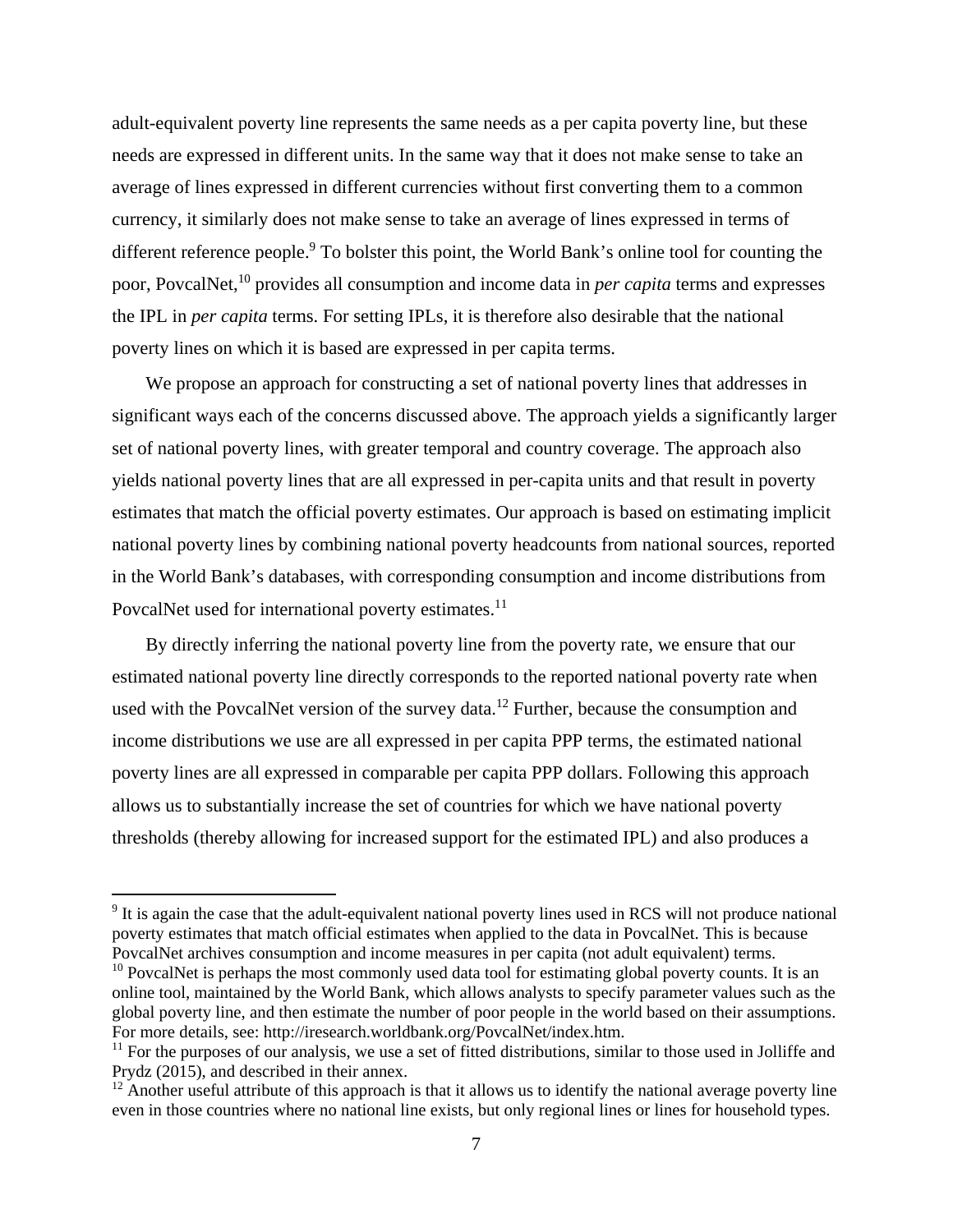series of poverty lines that are closer to the ICP reference year (thereby reducing the sensitivity of the estimate to errors and updates in inflation data).

Specifically, we implement our approach using 1,376 income and consumption distributions from 154 countries and territories available in PovcalNet. For 1,158 of these distributions, PovcalNet uses microdata when estimating poverty and inequality, and reports 100 points from the corresponding Lorenz curve (percentiles and percentile shares) for each distribution in the online detailed output. For the remaining 218 of the distributions, grouped data are used for the estimation, and in these cases, only 20 (or sometimes fewer) points of the Lorenz curve are available in the detailed output. For each publicly available Lorenz curve, we generate synthetic distributions with 1,000 points, using the ungroup command included in the DASP Stata Package (Abdelkrim and Duclos, 2007). We apply the adjustment proposed by Shorrocks and Wan (2008), which ensures that the fitted distribution matches the observed shares in the grouped data. This approach and adjustment produces synthetic distributions with a high degree of precision, particularly in the cases where PovcalNet reports Lorenz curves with percentiles. In Appendix 1, we provide an assessment of the precision of our method, which suggest that the errors are small with a mean absolute error of 1.0 percent of the value of the poverty line, and a standard deviation of 1.1 percent. $^{13}$ 

The vast majority of national poverty headcounts we use to estimate the implicit national lines come from the World Bank's series of poverty headcount ratios at national poverty lines, available in its Poverty and Inequality Database.<sup>14</sup> This data set contains 800 poverty rates at national poverty lines. Of these, we are able to match 699 observations from 107 countries with surveys available in PovcalNet. The World Bank's series of national poverty headcounts does not include estimates for most high-income countries. We therefore supplement the sample with

<sup>&</sup>lt;sup>13</sup> The method of fitting distributions on the most granular data available in PovcalNet taken by this paper is in contrast to the fitted distributions using decile shares, as was done by Jolliffe and Prydz (2015).

<sup>14</sup> The series is called *Poverty headcount ratio at national poverty lines (% of population), including noncomparable values (SI.POV.NAHC.NC)*. We use a version downloaded on November 12, 2015. The national poverty headcount ratio is the percentage of the population living below the national poverty threshold. The source for this data is the World Bank's Global Poverty Working Group. Data are compiled from official government sources or are computed by World Bank staff using national poverty lines. Since China only defines a rural poverty line, for 2005 and the following years we use the rural poverty headcount rate. We treat the resulting poverty line as our implicit national line since the rural consumption vector for China in PovcalNet has been spatially adjusted to national price levels. The data are available at http://databank.worldbank.org/data/views/variableselection/selectvariables.aspx? source=Poverty-and-Inequality-Database.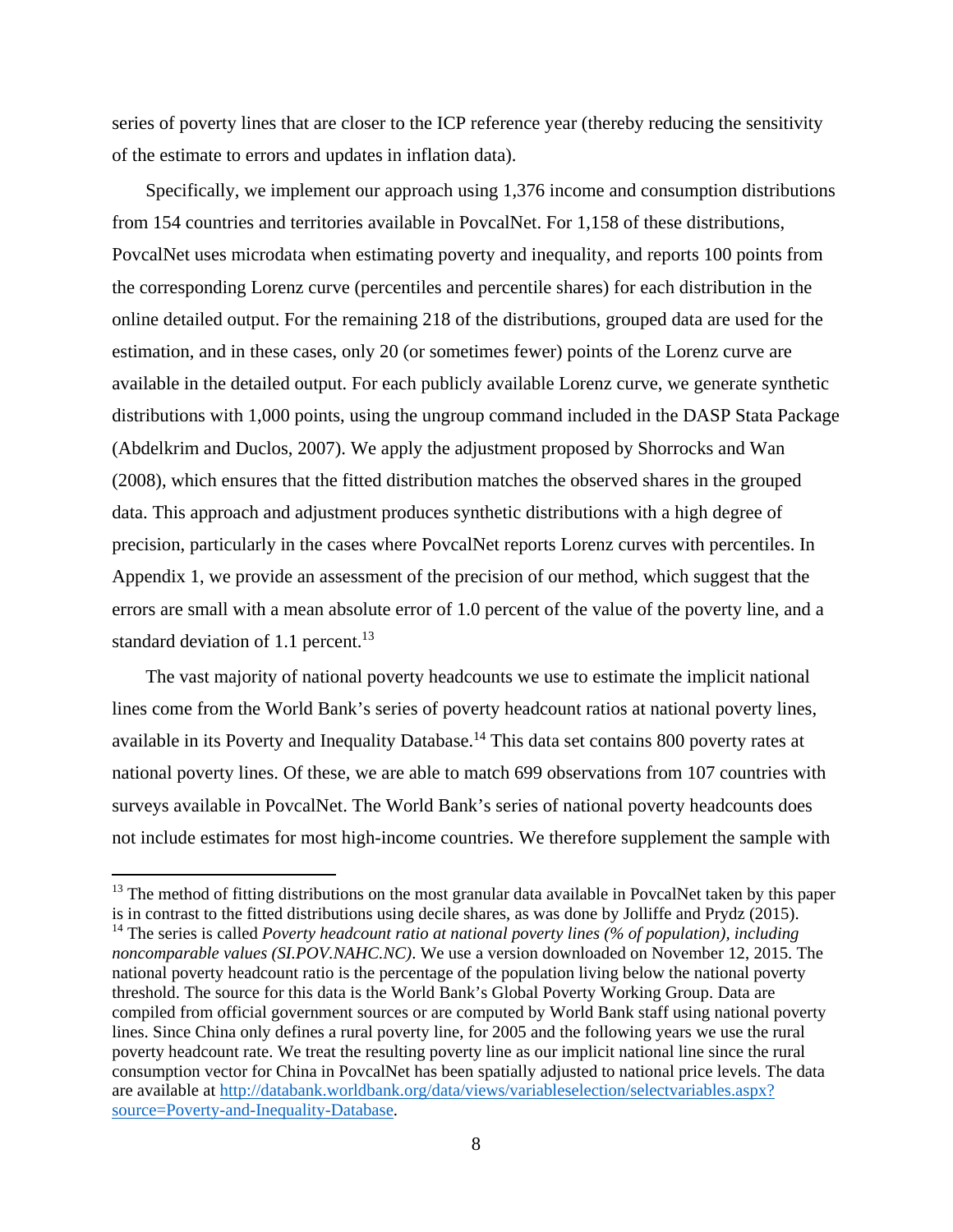national poverty estimates from OECD based on relative poverty lines.<sup>15</sup> For the U.S., one of the few rich countries using absolute poverty lines, we include official national poverty headcounts.16 For Canada, we use the nationally reported prevalence of *low-income status*. 17 We end up deriving 864 'implicit' national poverty lines for 129 countries which correspond to officially reported national poverty rates when applied to the PovcalNet per capita welfare measure. This is more than a tenfold increase over the number of observations used by RCS.

Figure 1 (panel A) plots the distribution of these 864 implicit national poverty lines from our method, all of which are expressed in per capita PPP terms and uniquely correspond to the reported poverty headcounts. On this figure, we also overlay a weighted density function of the lines, where each country has an equal weight. The majority of national poverty lines, and the majority of countries, are bunched together at relatively low values. Thirty-seven percent of all the poverty lines are less than \$3/day and 52 percent are less than \$5/day. Panel B of this figure zooms in on the distribution of poverty lines that are less than \$5/day and reveals that there is a significant mass of national poverty lines right around \$1.90, the poverty line chosen by the World Bank to monitor extreme poverty. This is the first piece of evidence that despite the documented concerns, the official \$1.90 appears to be robust to potential CPI issues and seems quite relevant for a large number of poor countries.

#### **3. International poverty lines drawn from the range of national lines**

For most countries, national poverty lines are increasing with national per capita consumption (and income); that is to say, richer (poorer) countries have higher (lower) definitions of what poverty means. RDV (1991) and RCS (2009) present evidence that this relationship largely does not exist for countries at very low levels of mean consumption, and this was the basis for identifying the 15 countries which have been used to estimate both the \$1.25 and \$1.90 IPLs.

<sup>&</sup>lt;sup>15</sup> The OECD poverty rates are estimated after taxes and transfers, using a relative poverty line set at 60 percent of median income drawn from the (PVT6A) series, accessed June 12, 2015. These are explicitly relative poverty lines and comparable to the Eurostat lines used by Ravallion (2010) for rich countries. We include OECD poverty rates for Australia, Austria, Belgium, Czech Republic, Denmark, Estonia, Finland, France, Germany, Greece, Hungary, Iceland, Ireland, Israel, Italy, Luxembourg, Mexico, Netherlands, Norway, Poland, Portugal, Slovak Republic, Spain, Sweden, Switzerland, Turkey and United Kingdom

<sup>&</sup>lt;sup>16</sup> U.S. estimates are from U.S. Bureau of the Census, Current Population Survey.

 $17$  Canada does not measure poverty, but rather refers to the prevalence of low-income status. The source for the low-income estimates is Statistics Canada, CANSIM table 202-0802 and Catalogue no. 75-202-X.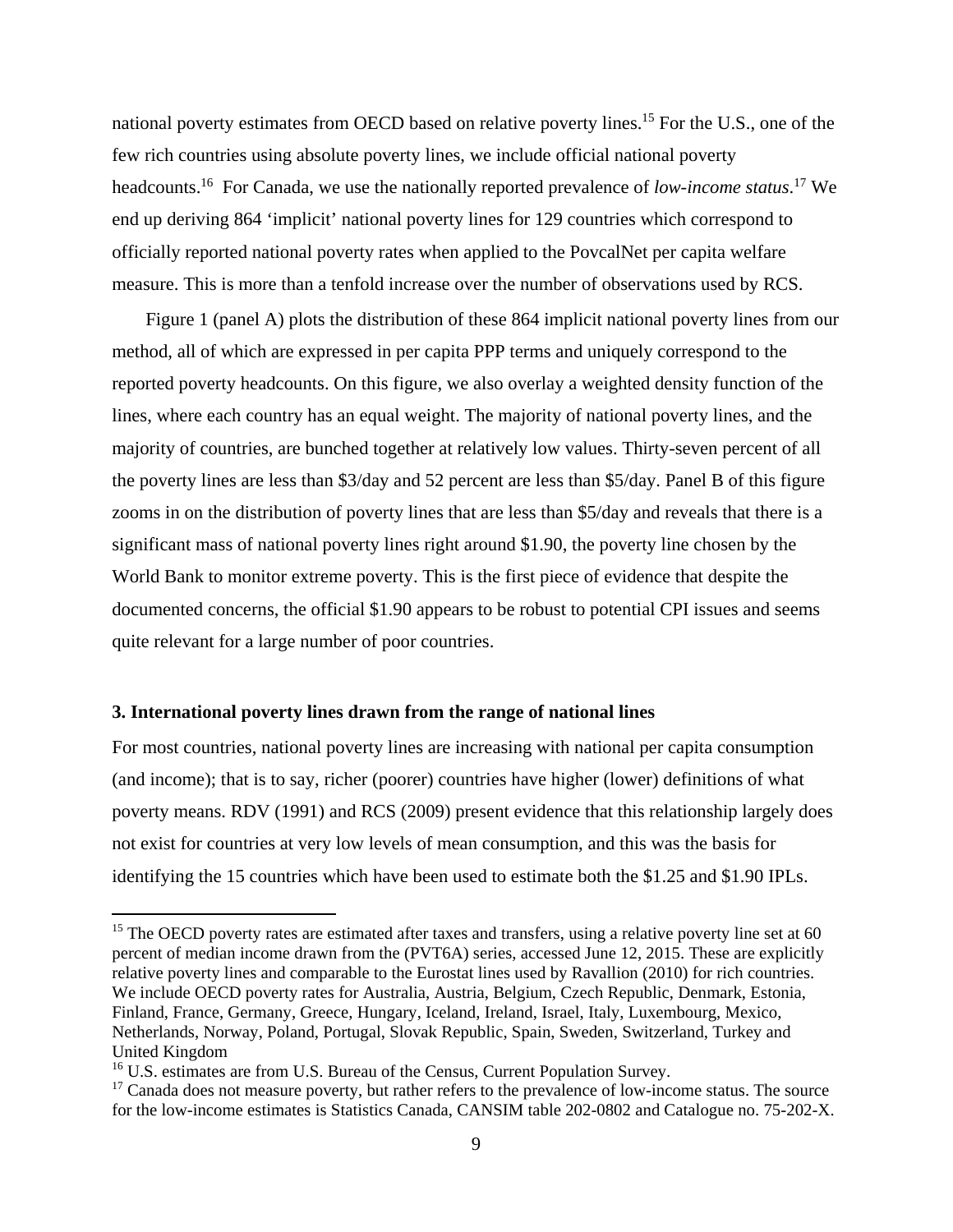Our initial interest in constructing the national poverty lines was to re-assess this relationship between national poverty lines and mean consumption based on the 2011 PPP conversion factors and a more recent and complete sample of national lines. Our expectation was that we would identify a different set of countries than found by RCS for which there is no significant correlation at low levels of consumption, and we would then use the new set of countries as the reference group for estimating an IPL. We follow RDV and RCS in using household final consumption expenditure (HFCE) per capita from the national accounts as the key measure of economic welfare of each country. 18 For our analysis, we use a sample of our estimated national poverty lines from 115 countries, where we use the closest line to the PPP reference year of 2011. The full set of lines is available in Appendix  $2^{19}$ .

Panel A of figure 2 plots the log of the poverty lines for these 115 countries on the log of HFCE at 2011 PPPs for private consumption and shows that there continues to be a strong, positive economic gradient in national poverty lines. Panel B focuses this plot on the poverty lines from the poorest quartile of countries, as assessed by HFCE. In contrast to RDV and RCS, this plot appears to indicate a strong positive gradient in the national lines for even the poorest of countries. In order to examine this more carefully, we regress the national lines on HFCE using a variety of specifications to assess whether the apparent finding in figure 2 is robust.

We report (see, Table 1) estimates from two general specifications of models – one that regresses logs on logs, and the other that regresses levels on levels. For each of these, we examine four models. The first model is an unweighted OLS regression based on the sample of 115 lines in panel A of Figure 2, while the second model is the same except for the bottom quartile of countries in panel B. Model 3 is a weighted regression of 796 poverty lines (all for which we have HFCE and 2011 PPP conversion factors), where the weights are set to ensure each of the 115 countries is equally weighted. If country i has *Ni* poverty lines in the sample, then each of country i's lines are weighted by 1/*Ni*. This model allows us to examine if the results qualitatively change when we change from considering recent lines (those closest to the

<sup>&</sup>lt;sup>18</sup> We use HFCE data available from the World Development Indicators and the ICP (series code NE.CON.PRVT.PP.KD in the World Bank's public databases). The series is available in constant 2011 PPPs, and we convert it to per capita amounts using WDI population figures for the same year and country (series name SP.POP.TOTL).

 $19$  We drop 14 countries from our full sample in this analysis. Three countries in our sample with national poverty lines use imputed PPPs rather than benchmark PPPs and we therefore choose to exclude them, while the remainder (11) are missing data for HFCE at 2011 PPPs.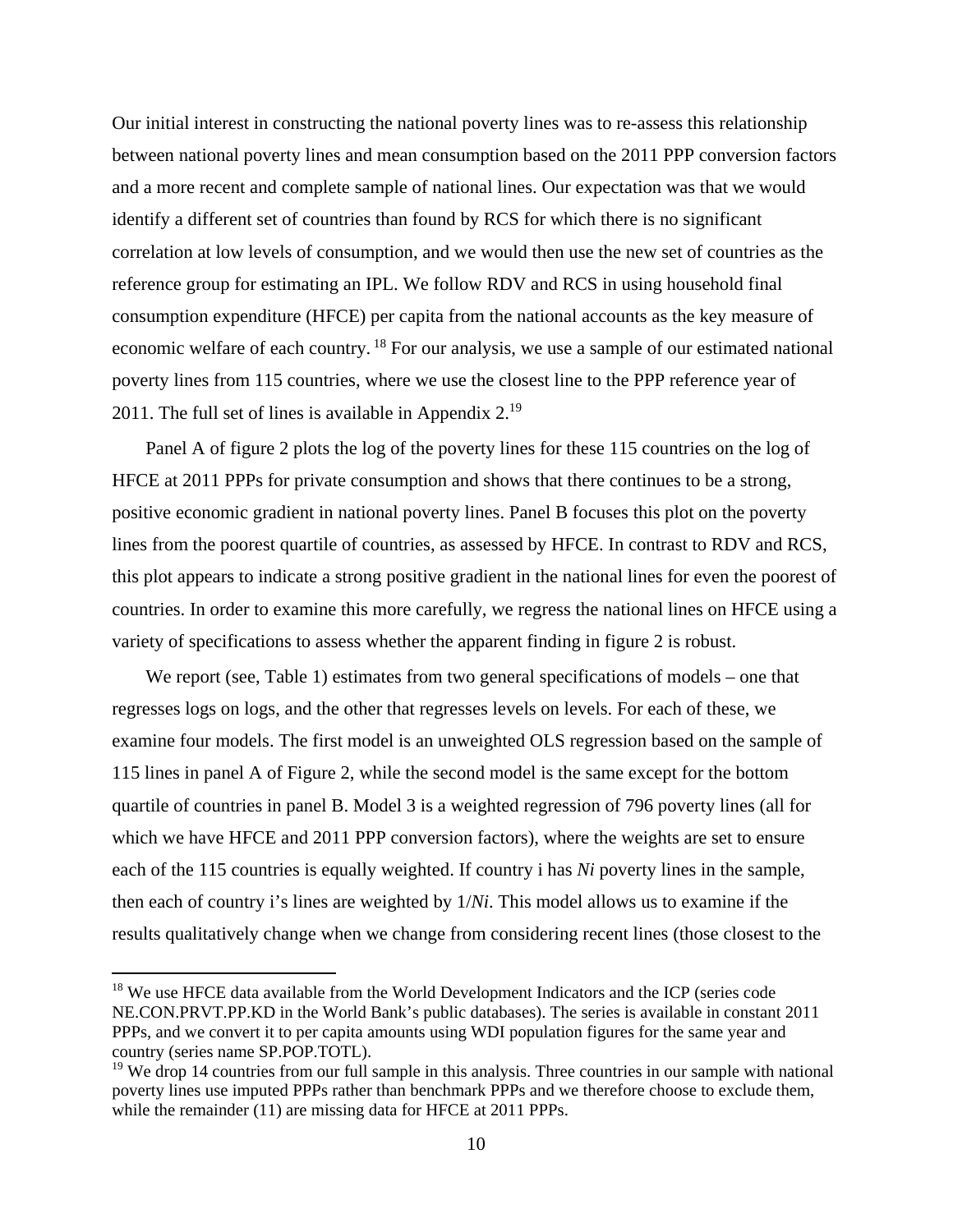2011 reference year for each country) to considering in addition a much larger set of older lines. The last column repeats model 3, but drops relative poverty lines from OECD countries.<sup>20</sup>

For all models over both the log-log and level-level specifications, the data indicate that there is a positive and statistically significant relationship between national poverty lines and national income (as measured by HFCE). For both the log-log and level-level specifications, the slope coefficients for the unweighted, all-lines model are statistically the same as the coefficients from the weighted regressions. Similarly, across both specifications, the model that excludes the OECD relative poverty lines exhibits a decline in the magnitude of the slope coefficient. This suggests that these high-income countries where the national poverty line is parametrically linked to (median) income (except for the US and Canada), do positively influence the slope coefficient. As further evidence of this, the fitted lowess (locally weighted scatterplot smoothing) regression line in Figure 2 indicates a steepening of the slope over the range of rich countries, and the cluster of hollow markers indicating OECD countries are influencing this.

The findings from Model 2, which is where the regressions are restricted to the 29 poverty lines from the poorest quartile of countries, are perhaps the most important findings for this analysis. Here again we find evidence that is in contrast to RDV and RCS. The regression coefficients indicate that there is a positive and statistically significant economic gradient in the national poverty lines of the poorest of countries. It is important to recognize that the sample of lines on which this regression is based are much more recent than those in RCS and RDV, so this finding could simply reflect the fact that now countries have grown past the identified threshold in RCS, below which there appeared to be no relationship.<sup>21</sup>

Regardless of the relative magnitude of the slope coefficients, both specifications indicate that poverty lines are increasing over the entire range of national consumption. This positive economic gradient across all levels of consumption is also robust to alternative measures of economic development, including household survey mean and, importantly, constant GNI per capita at Atlas exchange rates. Ravallion raises the concern that the positive slope we find when

 $20$  We consider a model where OECD poverty lines are dropped because it is not obvious that a harmonized definition across several countries of relative poverty is relevant within each country in the same way that a national poverty line is. This is similar to a point noted in Ravallion (2010) in questioning the national relevance of explicitly relative Eurostat poverty lines.

 $^{21}$  Klasen et al. (2016) find that the flat segment observed by RCS holds at 2011 PPPs, using the original RCS sample.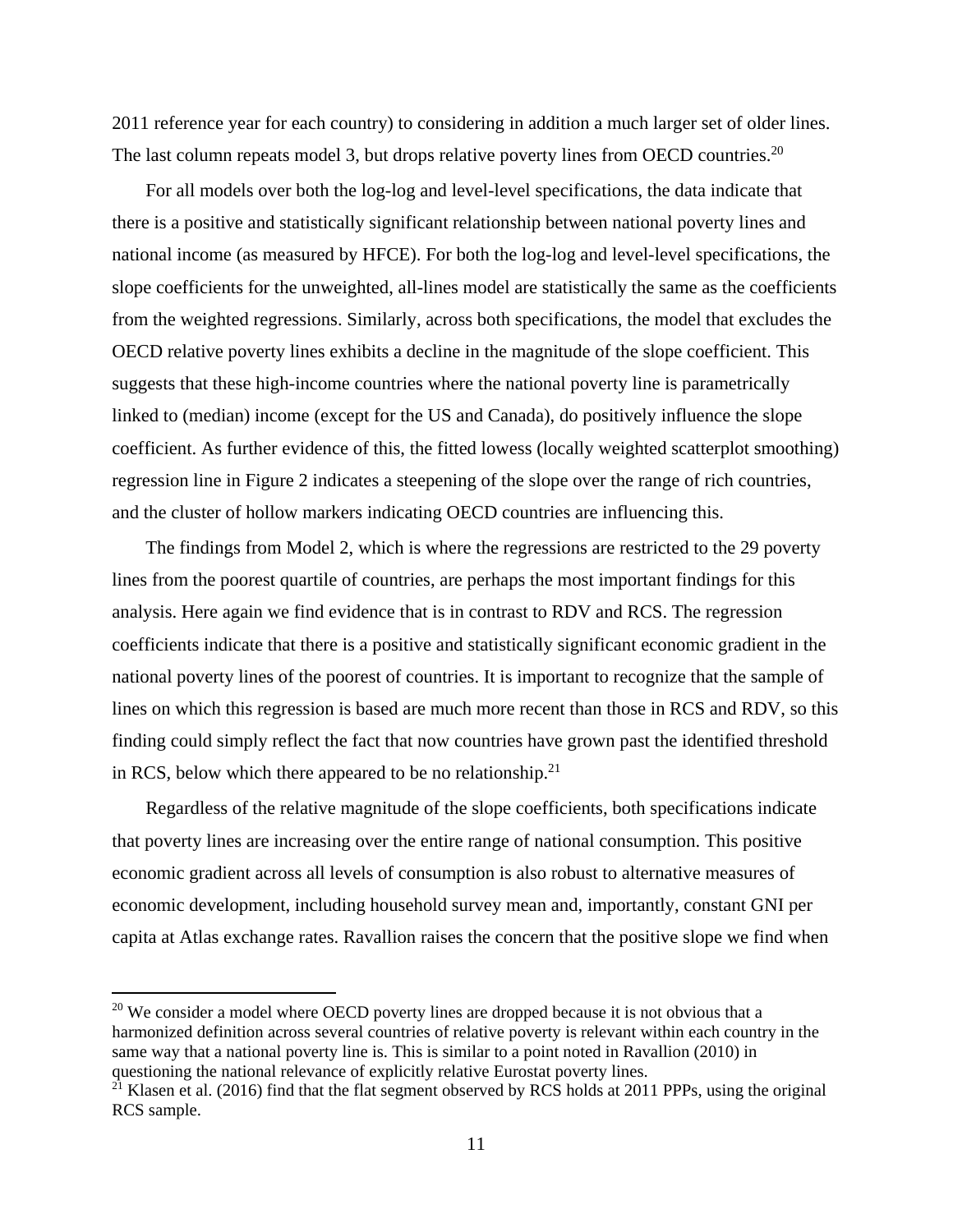regressing national poverty lines on mean per capita consumption, even among poor countries, is caused by measurement error induced by our methodology for estimating implicit poverty lines. This concern would be valid if there is evidence, or reason to believe, the error in the estimated national poverty line is positively correlated with measurement error in HFCE, and if the measurement error is sufficiently large. However, our assessment suggest that our methodinduced measurement error is minimal and that there is little reason to believe that measurement errors should be correlated. Indeed, one reason why we use HFCE is to reduce the potential for correlated errors. A more thorough discussion of this issue is described in Appendix 1.

With no evidence that there exists a set of very poor countries for which increases in mean consumption do not also coincide with increases in national poverty lines, we are not able to follow the approach of RCS for estimation of an IPL. Given that we have no data-driven basis on which to select national poverty lines from our sample of 864 lines, we examine a series of lines derived from differing sub-samples of the set of poverty lines. Our first selection criterion is to use the line for each country that is closest to the 2011 PPP reference period. This gives us the sample of 115 lines displayed in Figure 2. One motivation for this selection is to base the IPL on lines that are reflective of current social norms. The lines that underpin the official \$1.90/day are nearly 20 years old on average. Just as we expect national lines to be higher for richer countries, so too do we expect poverty lines to increase in value as countries grow. Another motivation for this selection, the one that is more linked to the focus of this paper, is that the 15 national lines that underpin the \$1.90 estimate need on average 14 years of national CPI data. In contrast, the sample of 115 poverty lines closest to 2011 require on average just over one year of CPI data. More than half the lines are from 2011 and require no CPI, while fewer than 15 percent of the lines require more than 2 years of CPI data.

From this sample of 115 national poverty lines, we consider two very different ways to select a reference set of national poverty lines upon which to base the estimated IPL. The first approach cuts the sample of national lines into quartiles based on HFCE. Given that we have no income threshold to define countries whose poverty lines reflect absolute extreme poverty, we view the bottom quartile as being a reference group for the poorest countries of the world, similar to the interpretation of the 15 poorest countries supporting the \$1.90/day line. However, these 29 countries (representing about 25 percent of the population of poor people in 2005) approximately double the coverage of the poor relative to the 15-country approach. This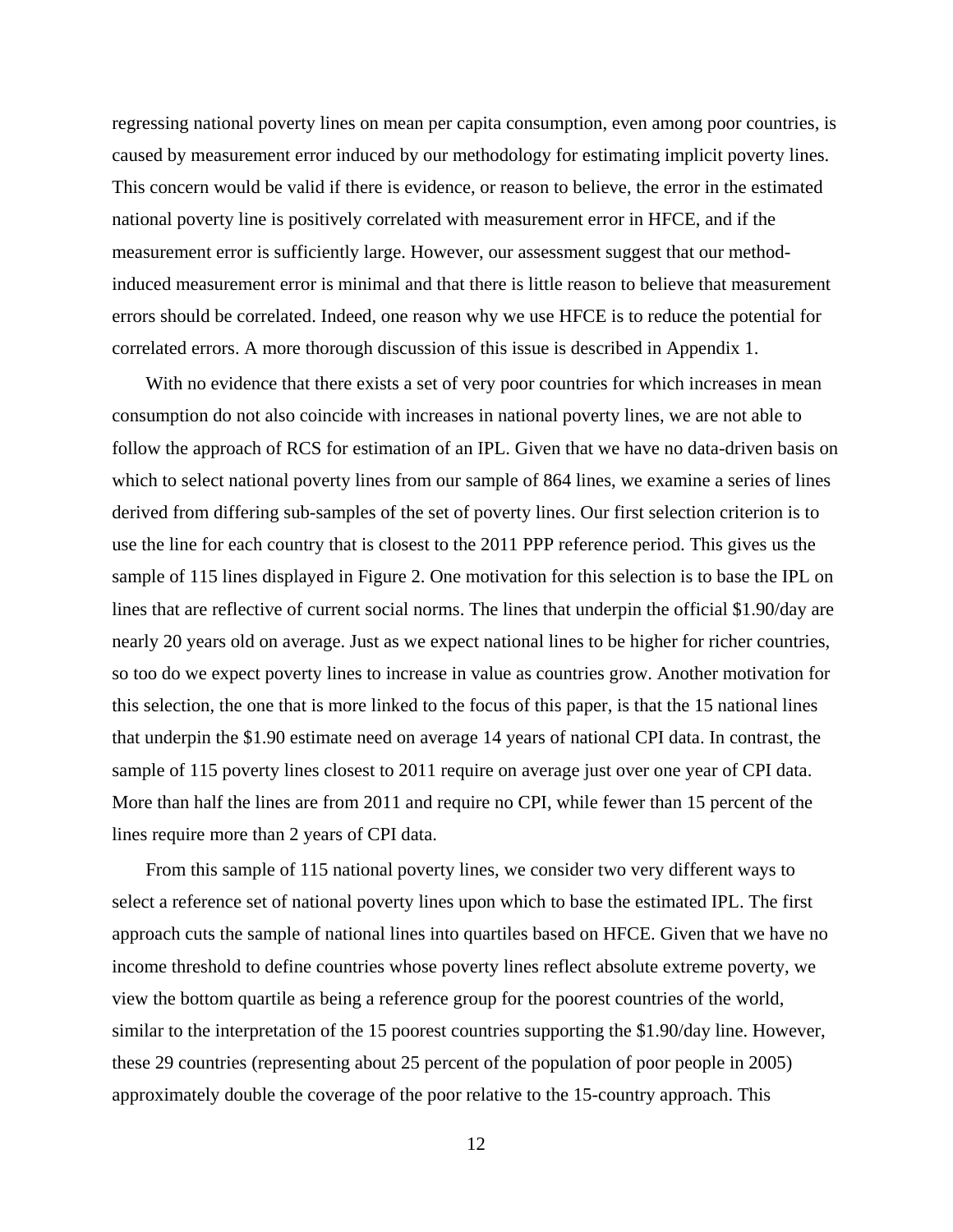doubling of the number of countries and of the coverage of poor people, in part addresses one of the critiques levied by Deaton (2010) questioning the support of the World Bank's IPL. Panel A of Table 2 lists both the mean and median of the national poverty lines within each quartile. For the poorest 25 percent of countries, the median of their national poverty lines is \$1.86 and the mean is \$2.11. Given that our focus is on enhancing the robustness of the estimated IPL to the sort of shifts in the composition of countries described by Deaton (2010), and potential outliers caused by measurement errors in poverty lines or CPI, our preferred estimates are medians for each sub-sample.

The other approach we consider for selecting a reference set of national poverty lines upon which to estimate the IPL, is to use the World Bank's income classification scheme. The World Bank income classifications separate countries into four categories based on per capita gross national income (GNI). These categories are low-income, lower-middle, upper-middle, and highincome countries. To sort and rank countries, GNI at local currencies are converted into a common currency using exchange rates averaged over a three-year time period (i.e. the *Atlas* method). The classification scheme was established in 1989, and is updated on an annual basis to adjust for international inflation.<sup>22</sup> The cut-off points for the classification are somewhat arbitrary, as with many typologies, but the classifications are well established and quite widely used in policy discussions within and outside of the World Bank.<sup>23</sup>

Taking the median values of national poverty lines within each of the four income classifications results in values that are quite close to the medians from the quartile sub-samples of the distribution of national poverty lines. Comparing panels A and B in Table 2 reveals that the median values of national poverty lines within each quartile matches (with a difference of less than 5 percent for all cases) the median value for the corresponding income-classification category. In particular, the median poverty line observed over the set of low-income countries is \$1.91, which is within five cents of the median value from the bottom quartile of poverty lines

 $22$  As of 1 July 2014, low-income economies are defined as those with a GNI per capita, calculated using the World Bank Atlas method, of \$1,045 or less in 2013; middle-income economies are those with a GNI per capita of more than \$1,045 but less than \$12,746; high-income economies are those with a GNI per capita of \$12,746 or more. Lower-middle-income and upper-middle-income economies are separated at a GNI per capita of \$4,125. For more details, see datahelpdesk.worldbank.org/knowledgebase/articles/ 378833-how-are-the-income-group-thresholds-determined

 $23$  As one example, the classifications are part of the widely used WDI database. See Fantom and Serajuddin (2016) for more details on the classifications and on their use.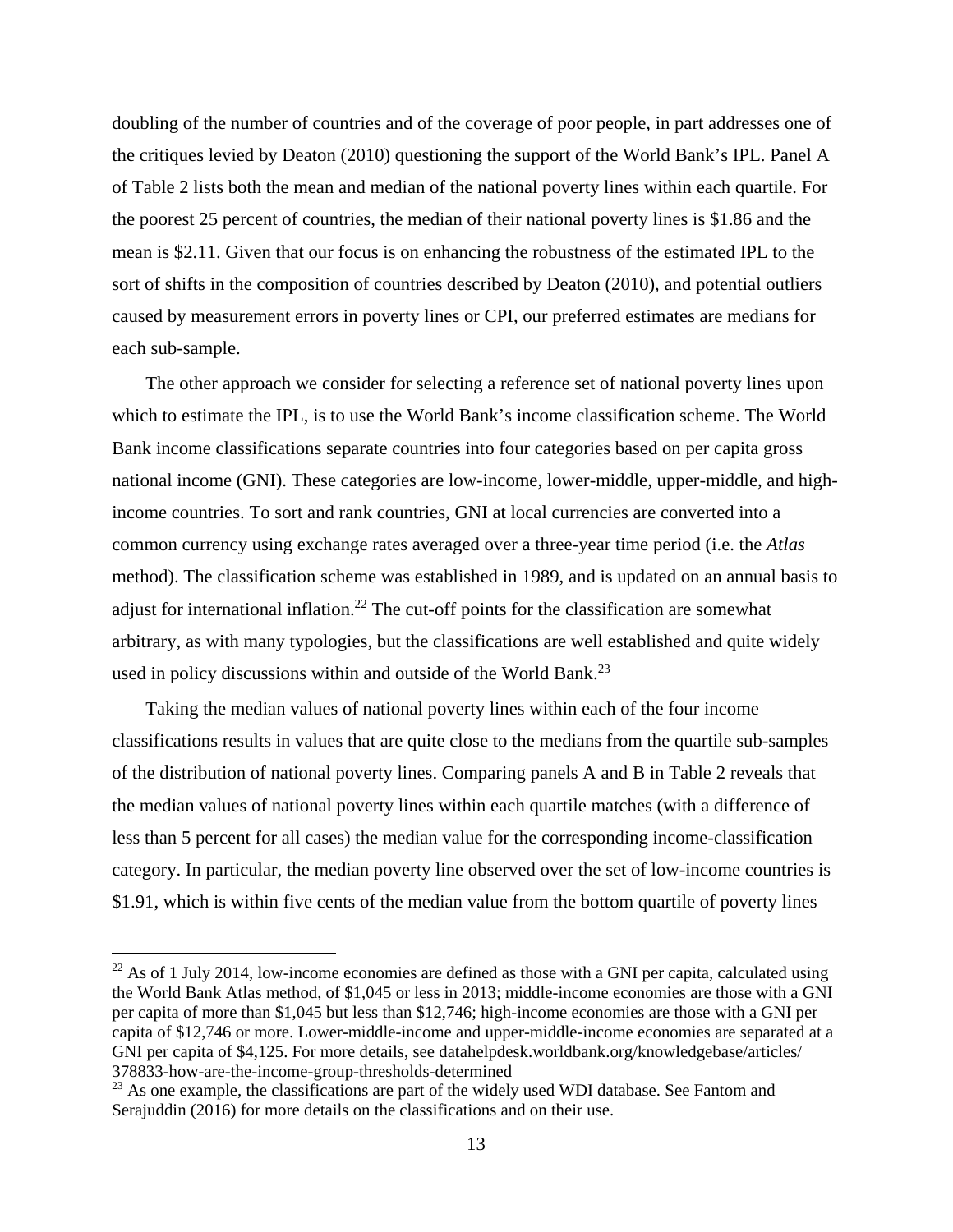and similarly within a cent of the World Bank \$1.90 IPL. As a check on the stability of this straight-forward approach over time, we estimate the median LIC lines using 2005 PPP conversion factors and find that the median poverty line is \$1.21 in 2005.<sup>24</sup> That this procedure results in an estimate that is close in value to the previous \$1.25 IPL is a desirable attribute both in terms of avoiding major revisions to historical global poverty headcounts denominated in 2005 PPPs, and in terms of ensuring conceptual comparability with the previous IPL.

## **4. Concluding comments**

This paper offers two main contributions to the literature on measuring global poverty. The first is that we offer an improved database of national poverty lines. This database is not only much larger in terms of country and temporal coverage, but it also based on a methodological approach that allows for easy updating and creates a set of lines that have greater comparability than the set offered in RCS. Most importantly, the approach proposed in this paper for estimating national poverty lines has the desirable attribute that when the estimated national poverty lines are applied to the consumption or income vector from PovcalNet, the resulting poverty headcount will match the poverty headcount for that country (as reported in the WDI).

The other main contribution of this paper is to show that the World Bank's IPL of \$1.90 for extreme poverty corresponds very closely with alternative methods for estimating the IPL. In particular, we show that the median national poverty line of the poorest 25 percent of countries (as defined by per capita HFCE) in our sample of lines is \$1.86 almost identical in value to the estimate of \$1.88 reported in Ferreira *et al.* (2016), which both round to \$1.90. Similarly, we show that the median value of our estimated national poverty lines from all low-income countries (as defined by per capita GNI) is equal to \$1.91. Despite using different measures for sorting countries, following different approaches for selecting the reference sample, and using much more recent poverty lines, both estimates result in an IPL that directly corresponds to the World Bank definition of extreme poverty. We interpret this as evidence of the robustness of the \$1.90 estimate to variations in how one selects the reference set of poverty lines and some of the measurement issues linked to its estimation. We also interpret the findings as providing evidence of the relevance of \$1.90 line for the poorest of countries.

 $24$  The median value of the bottom quartile of poverty lines is \$1.20 in 2005 PPP values.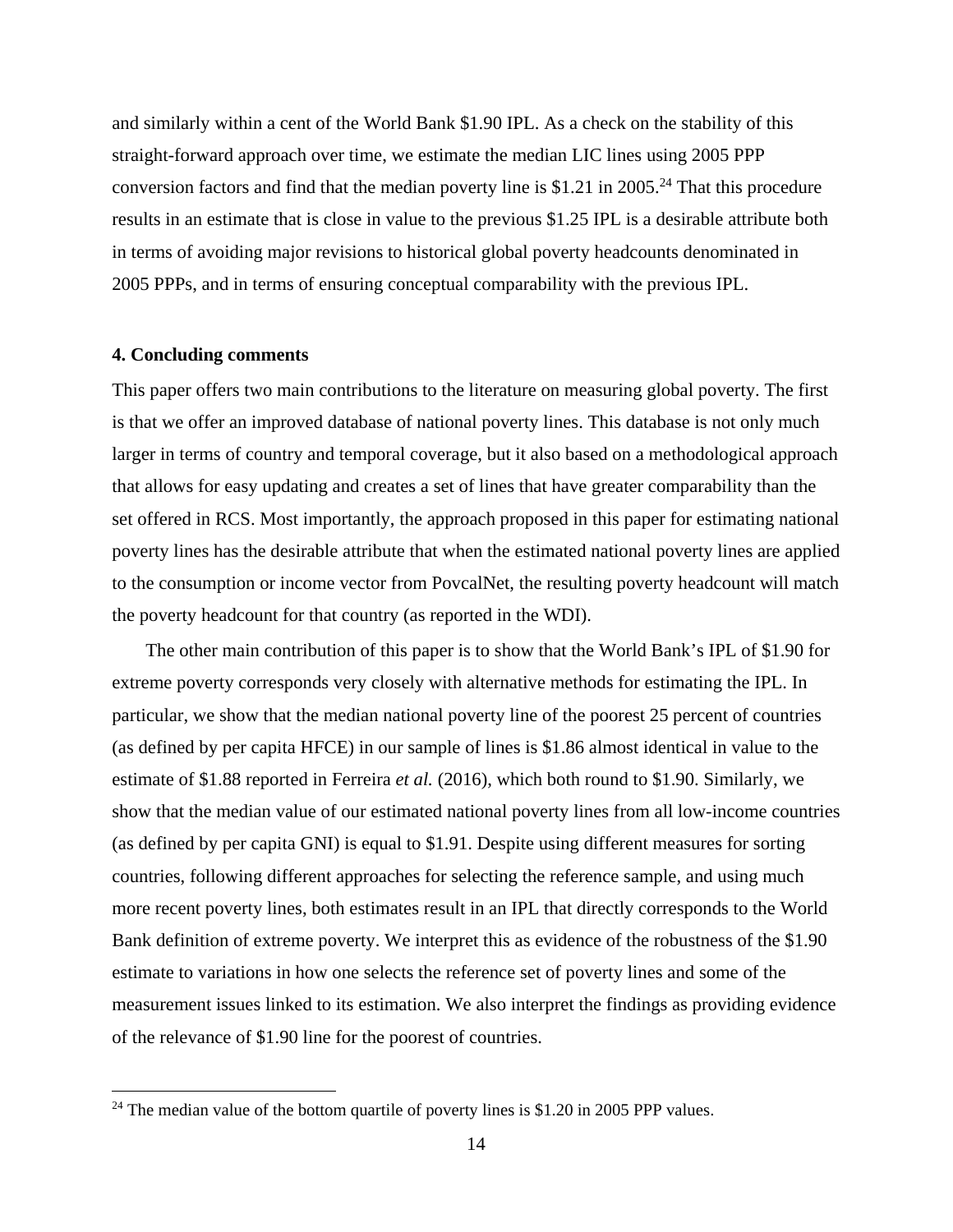While it is well recognized that the IPL for measuring extreme poverty does result in a line that is too miserly for middle-income countries, and largely irrelevant for high-income countries, this paper offers lines to supplement the extreme line for better-off countries. In particular, when we examine median values of lines for countries that are grouped into income categories, these values largely mirror the values obtained when sub-sampling the national lines into quartiles. For example, the median national poverty line for the quartile of the population below the median but above the 25<sup>th</sup> percentile rounds to \$3.30. The corresponding value for lower-middle income countries is \$3.20. Similarly, when examining countries above the median but below the  $75<sup>th</sup>$ percentile, their median line rounds to \$5.60, while the corresponding line for upper-middle income countries is  $$5.50<sup>25</sup>$ 

While this convergence of median lines from the income classification system and quartiles of the distribution of national poverty lines is lacking in a conceptual foundation, it is nonetheless a useful and simple result to show that these values both match a common definition of economic wellbeing of countries and the empirical density of poverty lines, reflecting in principle social norms of each country. The advantage of simplicity may be particularly important for estimating an IPL which should be attentive to the need for clearly communicating how the lines are estimated in order to build up public consensus around these values which ultimately are measures of social norms.

<sup>&</sup>lt;sup>25</sup> The median value for the highest quartile is \$22.20. While the U.S. is in this quartile, the value of its line is less than this. The U.S. is a country that has a grid of 61 lines for different types of families (DeNavas-Walt, Proctor, and Smith, 2012). As one example though, a single-adult family with two children has an annual poverty threshold in 2011 of \$18,123 (or roughly \$16.55 per person per day).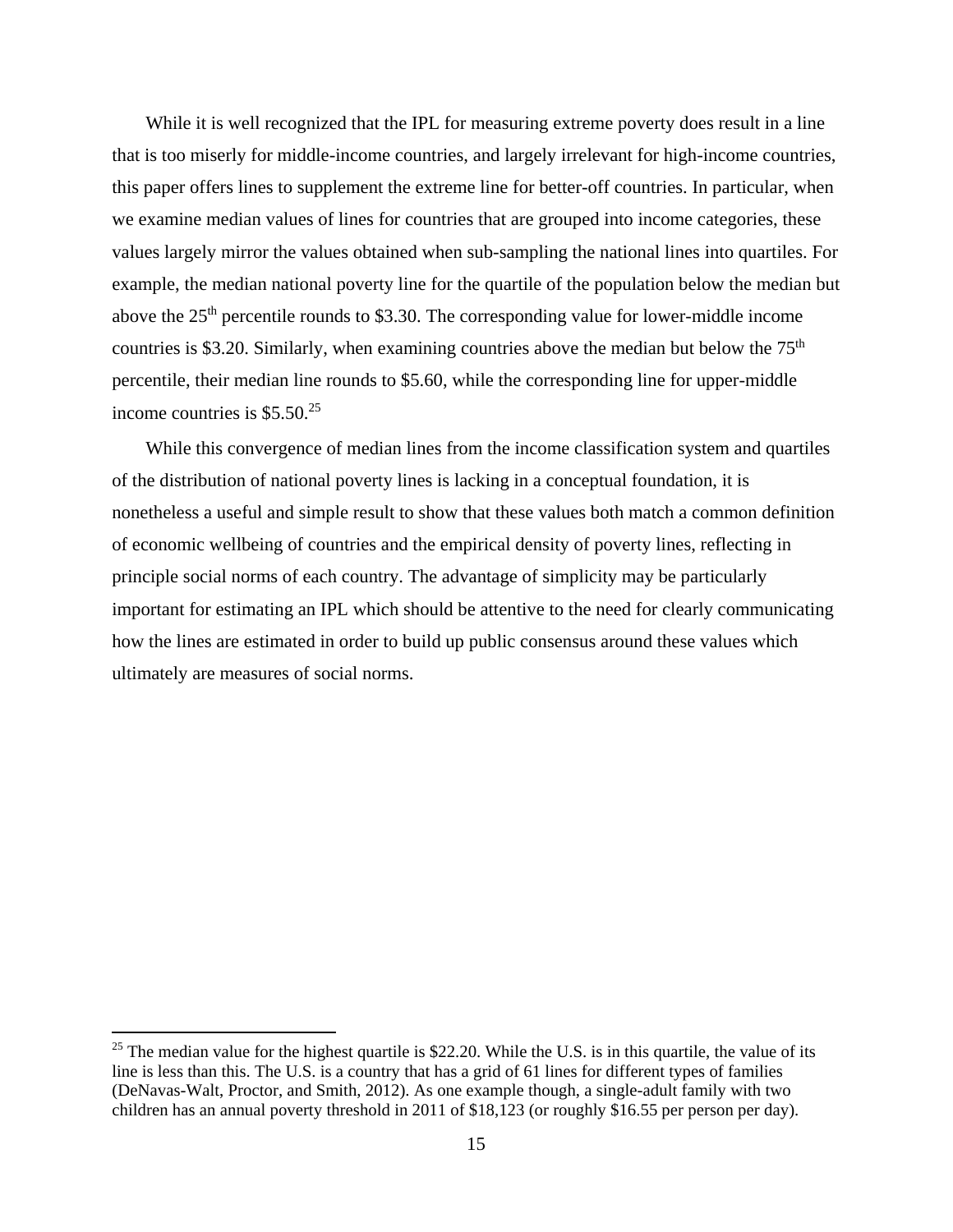## **References**

- Abdelkrim, A. and Duclos, J.Y. 2007. *DASP: Distributive Analysis Stata Package*. PEP, World Bank, UNDP and Université Laval. http://dasp.ecn.ulaval.ca/
- Bamberger, Michael, Jim Rugh, and Linda Mabry. 2006. *Real World Evaluation: Working under Budget, Time, Data, and Political Constraints*. Thousand Oaks: Sage Publications.
- Beegle, Kathleen, Joachim De Weerdt, Jed Friedman, and John Gibson. 2012. "Methods of Household Consumption Measurement through Surveys: Experimental Results from Tanzania." *Journal of Development Economics* 98 (1): 3–18. doi:10.1016/j.jdeveco.2011.11.001.
- Biemer, Paul and Lars Lyberg, 2003. *Introduction to Survey Quality*. Wiley Series in Survey Methodology. Hoboken, NJ: Wiley.
- Brandt, Loren, John Gibson, John Giles, Valerie Kozel, Hoang Xuan Thanh, Reena Badiani, Nguyen Thi Phuong, et al. 2013. "Well Begun, Not yet Done - Vietnam's Remarkable Progress on Poverty Reduction and the Emerging Challenges." World Bank Poverty Assessment 74910. World Bank Poverty Assessment. The World Bank. http://documents.worldbank.org/curated/en/2013/08/18124050/2012-vietnam-povertyassessment-well-begun-not-yet-done-vietnams-remarkable-progress-poverty-reductionemerging-challenges.
- Browning, Martin, Thomas F. Crossley, and Joachim Winter. 2014. "The Measurement of Household Consumption Expenditures." *Annual Review of Economics* 6 (1): 475–501. doi:10.1146/annurev-economics-080213-041247.
- Chen, S., and Ravallion, M. 2001. "How Well Did the World's Poorest Fare in the 1990s?" *Review of Income and Wealth*, 47(3): 283–300.
- Deaton, A. 2010. "Price Indexes, Inequality, and the Measurement of World Poverty." *American Economic Review*, 100(1): 5-34.
- DeNavas-Walt, Carmen, Bernadette D. Proctor, and Jessica C. Smith. 2012. Income, Poverty, and Health Insurance Coverage in the United States: 2011. U.S. Census Bureau, Current Population Reports P60-243. Washington, DC: U.S. Government Printing Office.
- Fantom, N. and Serajuddin, U. 2016. "The World Bank's Classification of Countries by Income," Policy Research Working Paper Series, no. 7528, Washington, DC: World Bank.
- Ferreira, F., Chen, S., Dabalen, A., Dihkanov, Y., Hamadeh, N., Jolliffe, D., Narayan, A., Prydz, E., Revenga, A. Sangraula, P., Serajuddin, U., Yoshida, N. 2016. "A Global Count of the Extreme Poor in 2012: Data Issues, Methodology and Initial Results," Policy Research Working Paper Series, no. 7432, Washington, DC: World Bank.
- Ferreira, F., Chen, S., Dabalen, A., Dihkanov, Y., Hamadeh, N., Jolliffe, D., Narayan, A., Prydz, E., Revenga, A. Sangraula, P., Serajuddin, U., Yoshida, N. 2016. "A Global Count of the Extreme Poor in 2012: Data Issues, Methodology and Initial Results," *Journal of Economic Inequality*, forthcoming.
- Gimenez, Lea, and Dean Jolliffe. 2014. "Inflation for the Poor in Bangladesh: A Comparison of CPI and Household Survey Data." *Bangladesh Development Studies* XXXVII (1-2): 57–81. https://www.researchgate.net/publication/274973184 Inflation for the Poor in Bangladesh A \_Comparison\_of\_CPI\_and\_Household\_Survey\_Data.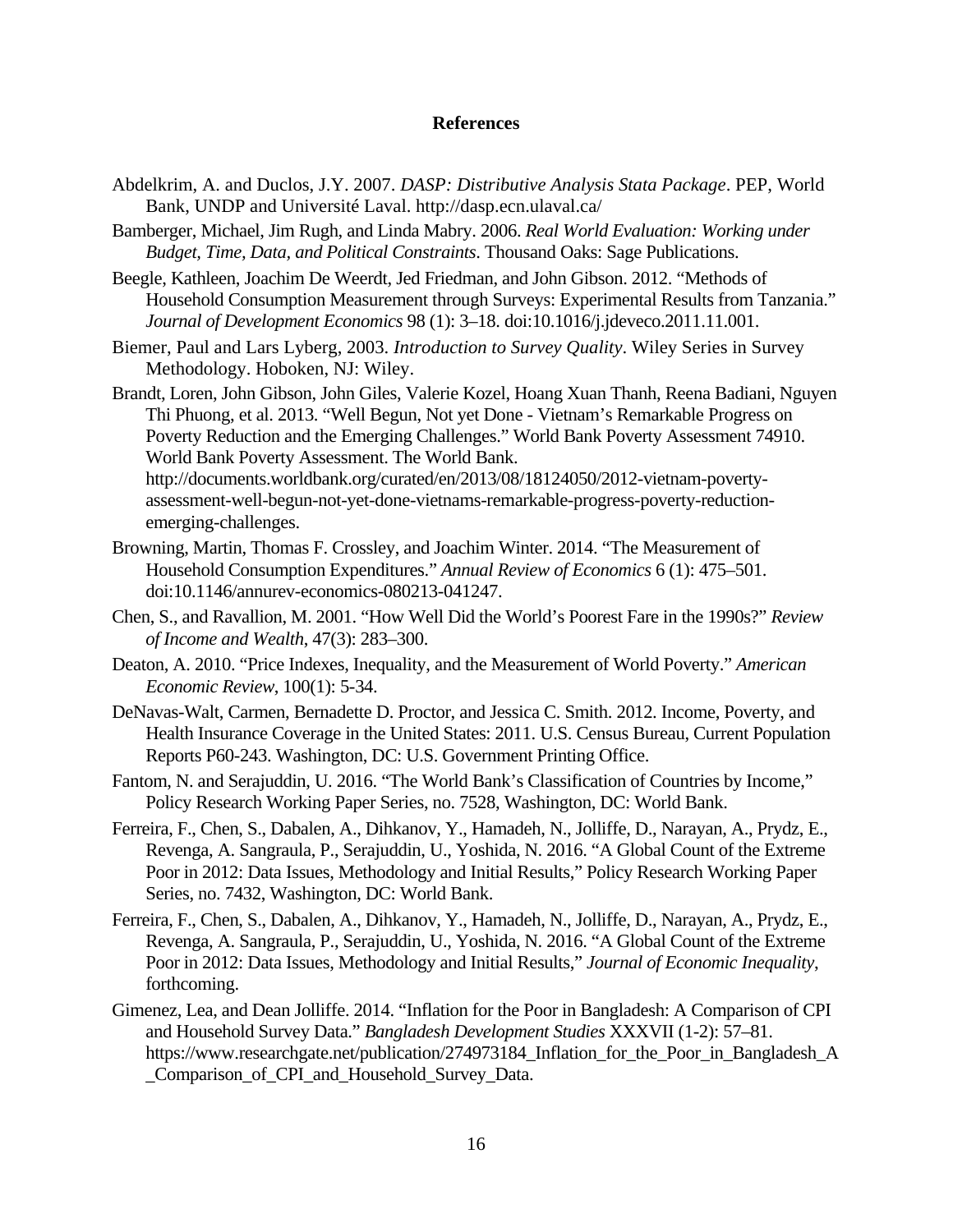- Government of Nepal, Central Bureau of Statistics. 2012. "Poverty in Nepal: 2010-2011." Kathmandu, Nepal: Central Bureau of Statistics. http://cbs.gov.np/sectoral\_statistics/poverty/poverty\_nepal\_2010-11.
- Hansen, Bruce. 2000. "Sample Splitting and Threshold Estimation." *Econometrica*, 68(3): 575— 603.
- James, W.P.T. and Schofield, E.C. 1990. *Human Energy Requirements. A Manual for Planners and Nutritionists*. Oxford: Oxford Medical Publications.
- Jolliffe, Dean. 2001. "Measuring Absolute and Relative Poverty: The Sensitivity of Estimated Household Consumption to Survey Design." Journal of Economic and Social Measurement 27 (1-2): 1–23. http://iospress.metapress.com/content/ gxbc7gx7w8dgyu5w/?p=08ca984ecdd04ac98e2c4ded4302db38&pi=2.
- Jolliffe, D., Lanjouw, P., Chen, S., Kraay, A., Meyer, C., Negre, M., Prydz, E., Vakis, R. and Wethli, K. 2014. *A Measured Approach to Ending Poverty and Boosting Shared Prosperity: Concepts, Data, and the Twin Goals*. Policy Research Report. Washington, DC: World Bank, doi:10.1596/978-1-4648-0361-1.
- Jolliffe, Dean and Espen Beer Prydz, 2015. "Global poverty goals and prices: how purchasing power parity matters." World Bank Policy Research Working Paper, No. 7256. Washington, DC: World Bank.
- Jolliffe, Dean, and Serajuddin, Umar. 2015. "Estimating Poverty with Panel Data, Comparably: An Example from Jordan." World Bank Policy Research Working Paper, No. 7373. http://wwwwds.worldbank.org/external/default/WDSContentServer/WDSP/IB/2015/07/21/ 090224b083014375/1\_0/Rendered/PDF/Estimating0pov00example0from0Jordan.pdf.
- Klasen, S., Krivobokova, T., Greb, F., Lahoti, R., Pasaribu, S., and Wiesenfarth, M. 2016. "International Income Poverty Measurement: Which Way Now?" *Journal of Economic Inequality*, forthcoming.
- Lanjouw, Jean O., and Peter Lanjouw. 2001. "How to Compare Apples And Oranges: Poverty Measurement Based on Different Definitions of Consumption." *Review of Income and Wealth* 47 (1): 25–42. doi:10.1111/1475-4991.00002.
- Pradhan, Menno. 2009. "Welfare Analysis with a Proxy Consumption Measure: Evidence from a Repeated Experiment in Indonesia," *Fiscal Studies* 30 (3-4): 391–417. http://onlinelibrary.wiley.com/doi/10.1111/j.1475-5890.2009.00101.x/abstract.
- Pritchett, L. 2006. "Who is not Poor? Dreaming of a World Truly Free of Poverty," *World Bank Research Observer* 21(1): 1-23.
- Ravallion, Martin. 1998. "Poverty Lines in Theory and Practice." Living Standard Measurement Study Working Paper Series, No. 133, Washington, DC: World Bank. http://documents.worldbank.org/curated/en/1998/07/438657/poverty-lines-theory-practice.
- Ravallion, Martin. 2010. "Poverty lines across the world," Policy Research Working Paper Series, No. 5284, Washington, DC: World Bank.
- Ravallion, Martin. 2016. "Toward Better Global Poverty Measures." *Journal of Economic Inequality*, forthcoming.
- Ravallion, Martin, Chen, Shaohua and Prem Sangraula. 2009. "Dollar a day revisited." *The World Bank Economic Review*, 23(2): 163 – 184. doi: 10.1093/wber/lhp007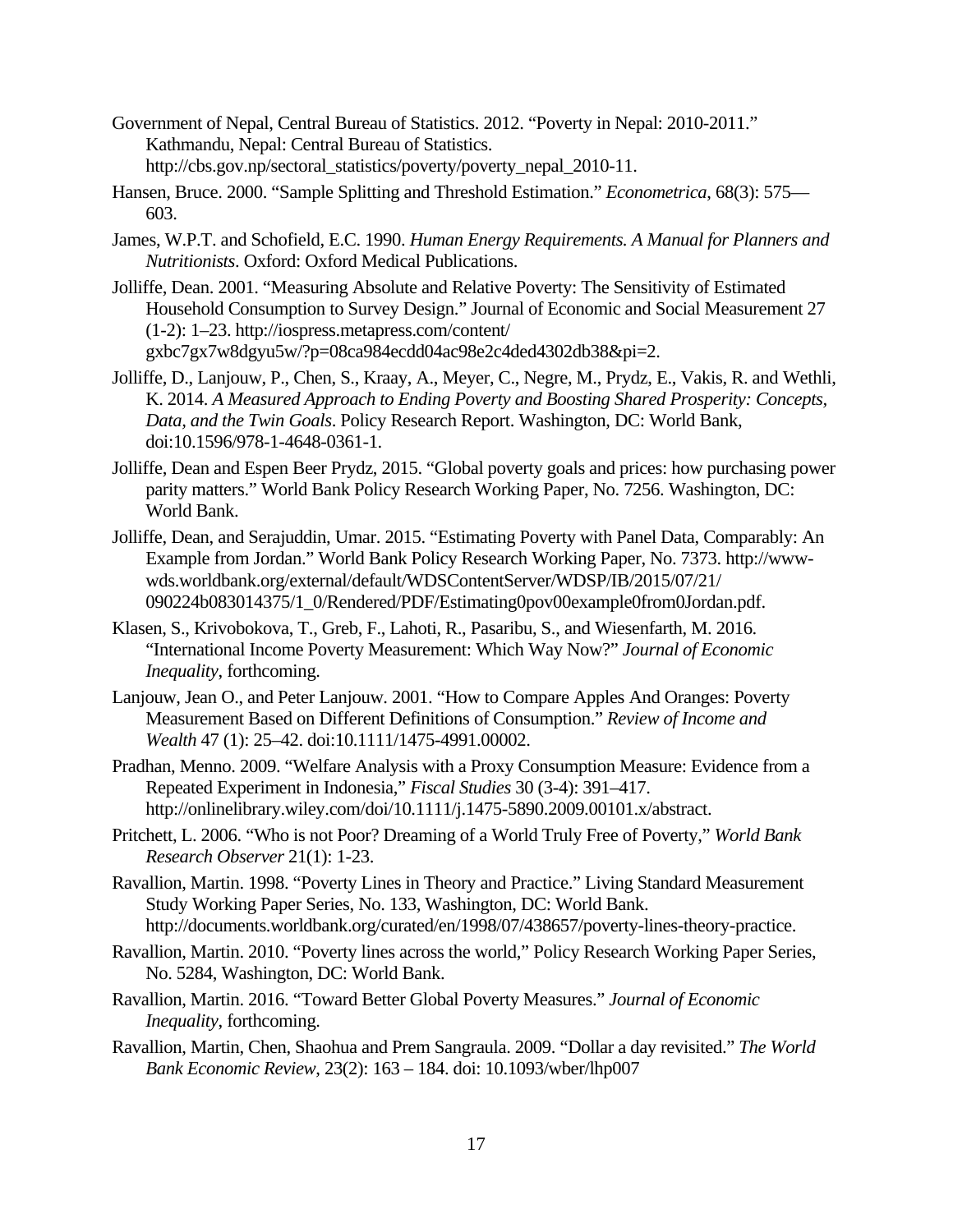- Ravallion, Martin, Datt, Gaurav and Dominique van de Walle. 1991. "Quantifying absolute poverty in the developing world." *Review of Income and Wealth*, 37(4), 345-361.
- Reddy, S. and Pogge, T. 2008. "How Not to Count the Poor," in Sudhir Anand, Paul Segal, and Joseph Stiglitz (eds.), *Debates on the Measurement of Poverty*, Oxford University Press.
- Shorrocks, Anthony and Guanghua Wan. 2008. "Ungrouping Income Distributions," Working Paper Series RP2008/16, World Institute for Development Economic Research (UNU-WIDER).
- United Nations Statistics Division. 2005. *Handbook on Poverty Statistics: Concepts, Methods and Policy Use*. New York: United Nations
- unstats.un.org/unsd/methods/poverty/pdf/un\_book%(20final%(2030%(20dec%(2005.pdf
- van den Boom, B., Halsema, A., & Molini, V. 2015. "Are We Confusing Poverty with Preferences?" Policy Research Working Paper Series, No. 7247, Washington, DC: World Bank.
- Winter, Joachim. 2004. "Response Bias in Survey-Based Measures of Household Consumption," *Economics Bulletin* 3 (9): 1–12. https://ideas.repec.org/a/ebl/ecbull/eb-03c80001.html
- World Bank. 1990. *World Development Report: Poverty*. The World Bank, Washington, DC. documents.worldbank.org/curated/en/1990/06/17395641/world-development-report-1990 poverty
- World Bank and Jordanian Department of Statistics. 2009. *Hashemite Kingdom of Jordan: Poverty Update*. World Bank Report No. 47951-JO. Washington, DC: World Bank. http://documents.worldbank.org/curated/en/2009/11/11385619/hashemite-kingdom-jordanpoverty-update-vol-1-2-main-report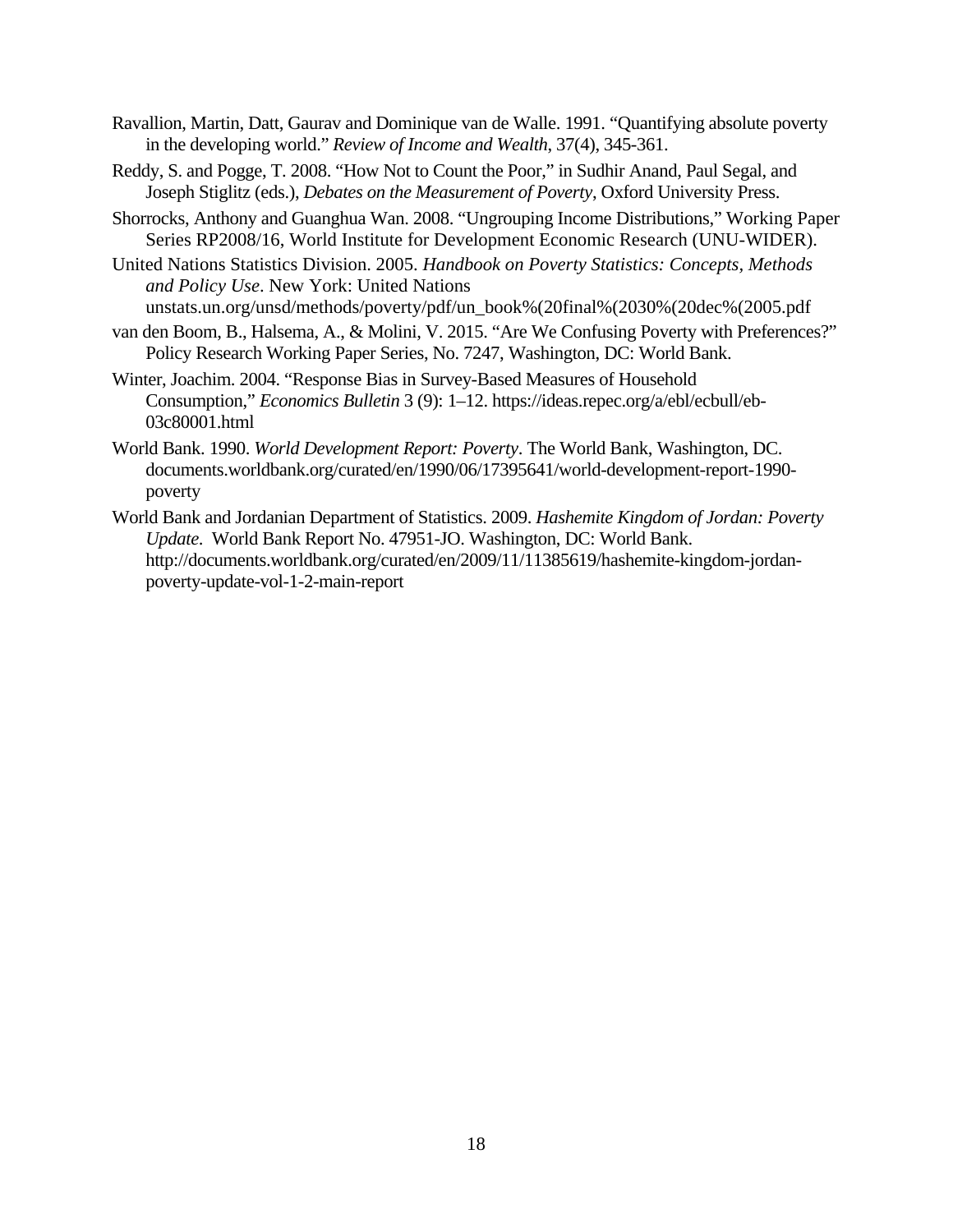

**Figure 1: Distribution of estimated national poverty lines** 

*Note*: The sample consists of 864 national poverty lines which we obtain from our method of matching national headcount rates with internationally comparable distributions in PovcalNet. Panel (a) shows the full range of lines, while panel (b) zooms in on the distribution of poverty lines with value less than 5 USD/day. In the histogram, each poverty line is equally weighted; in the density function, each country is equally weighted. For a country that has only one poverty line in the sample, this line receives a weight of one. For a country that has 10 poverty lines in the sample, each line receives a weight of 1/10. *Source:* Authors' calculations based on Poverty headcount ratio at national poverty lines (% of population), including noncom parable values (SI.POV.NAHC.NC), available at databank.worldbank.org/data/views/variableselection/selectvariables.aspx? source=Poverty-and-Inequality-Database and OECD relative poverty lines.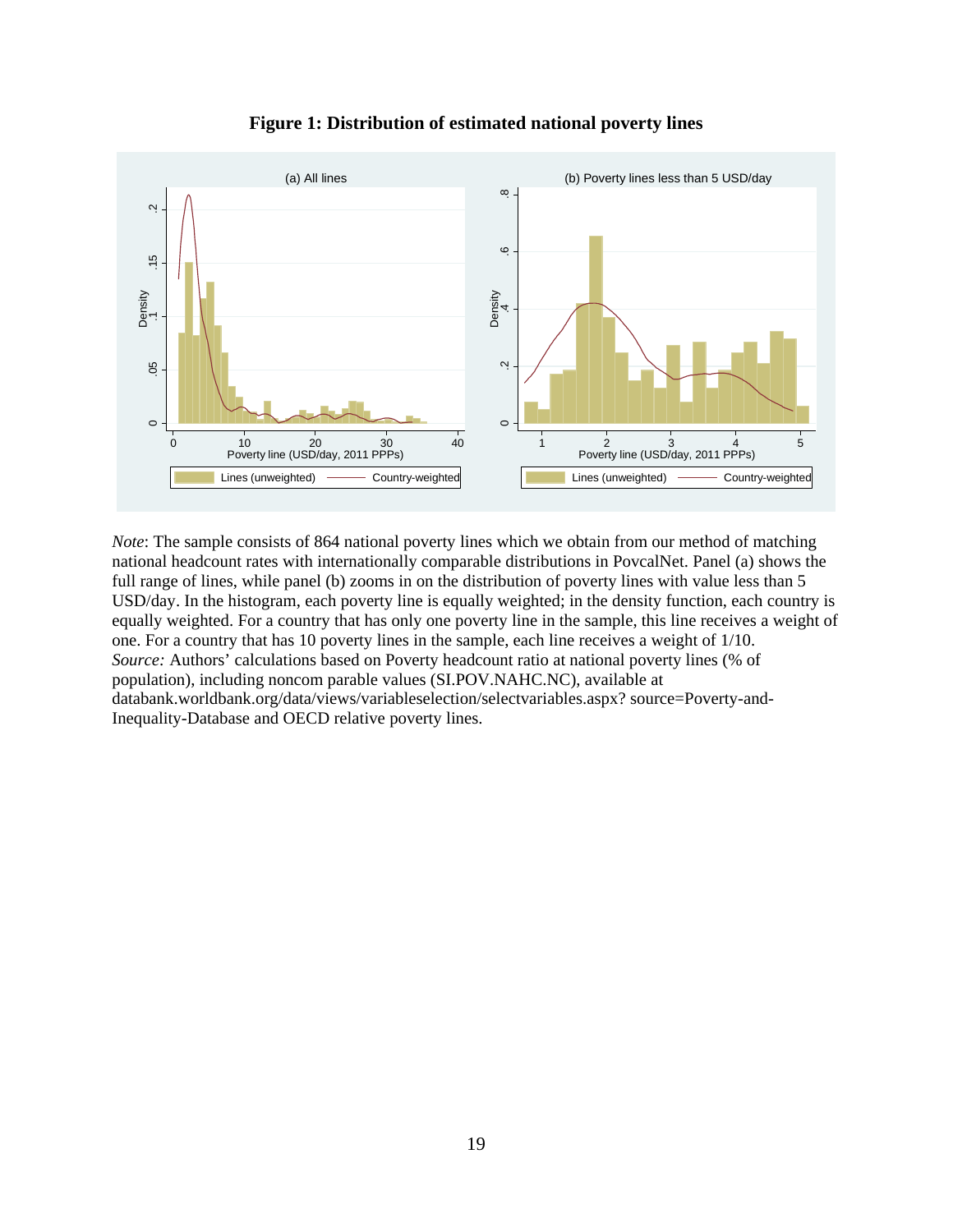

**Figure 2: Economic gradient in poverty lines – even among poorest countries.** 

*Note*: In panel (a) relative OECD and rich country lines are indicated with hollow markers. Panel (b) zooms in on the 29 poorest countries (bottom quartile).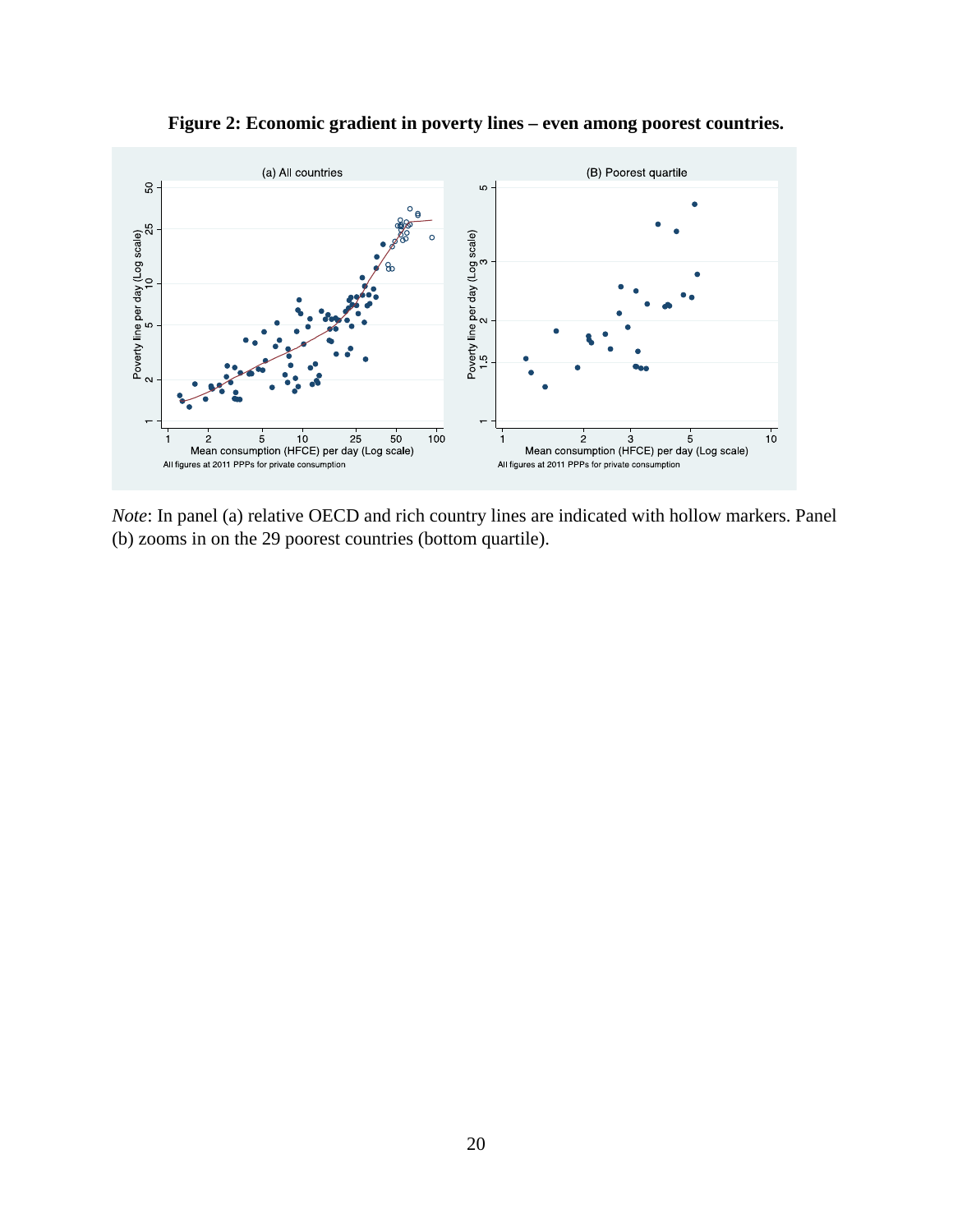| Panel A. Log-Log Model       |                                    |                                       |                                    |                                                |  |  |  |
|------------------------------|------------------------------------|---------------------------------------|------------------------------------|------------------------------------------------|--|--|--|
| Sample                       | (1)<br>2011 lines                  | (2)<br>2011 lines<br>$(1st$ quartile) | (3)<br>All lines<br>[weighted]     | (4)<br><b>Without OECD</b><br>lines [weighted] |  |  |  |
| Log (HFCE)                   | $0.76***$                          | $0.51***$                             | $0.79***$                          | $0.59***$                                      |  |  |  |
| Constant                     | (21.74)<br>$-0.32***$<br>$(-3.38)$ | (5.13)<br>0.15<br>(1.68)              | (36.06)<br>$-0.41***$<br>$(-6.12)$ | (25.69)<br>$-0.06$<br>$(-1.05)$                |  |  |  |
| R-squared                    | 0.78                               | 0.43                                  | 0.79                               | 0.62                                           |  |  |  |
| N                            | 115                                | 29                                    | 796                                | 635                                            |  |  |  |
| Panel B. Linear-Linear Model |                                    |                                       |                                    |                                                |  |  |  |
| Sample:                      | (1)<br>2011 lines                  | (2)<br>2011 lines<br>$(1st$ quartile) | (3)<br>All lines<br>[weighted]     | (4)<br><b>Without OECD</b><br>lines [weighted] |  |  |  |
| <b>HFCE</b>                  | $0.39***$                          | $0.44***$                             | $0.40***$                          | $0.27***$                                      |  |  |  |
| Constant                     | (14.22)<br>$-0.47$<br>$(-1.02)$    | (4.18)<br>$0.74***$<br>(2.80)         | (44.87)<br>$-0.36*$<br>$(-2.31)$   | (22.30)<br>$0.98^{\ast\ast\ast}$<br>(7.45)     |  |  |  |
| R-squared                    | 0.86                               | 0.44                                  | 0.89                               | 0.67                                           |  |  |  |
| N                            | 115                                | 29                                    | 796                                | 635                                            |  |  |  |

## **Table 1: National poverty lines regressed on mean consumption**

 $p < 0.05$ ,  $p < 0.01$ ,  $p > 0.001$ 

*Note*: Panel (A) is a log-log specification of national poverty lines regressed on HFCE (Household final consumption expenditure), and (B) is the levels on levels specification. Column (1) constrains the sample to the poverty line closest to 2011 for each country, giving a total of 115 lines. Column (2) constrains the sample to the bottom quartile of these lines. Column (3) lists the estimates from the full sample of 796 national poverty lines from a weighted regression. The weight for each observation (i.e. poverty line) is 1/Ni, where Ni is the number of poverty lines we observe for country i. Column (4) is similar to Column (3), but excludes explicit relative lines from OECD countries. The absolute value of t-statistics, based on robust standard errors, are in parentheses.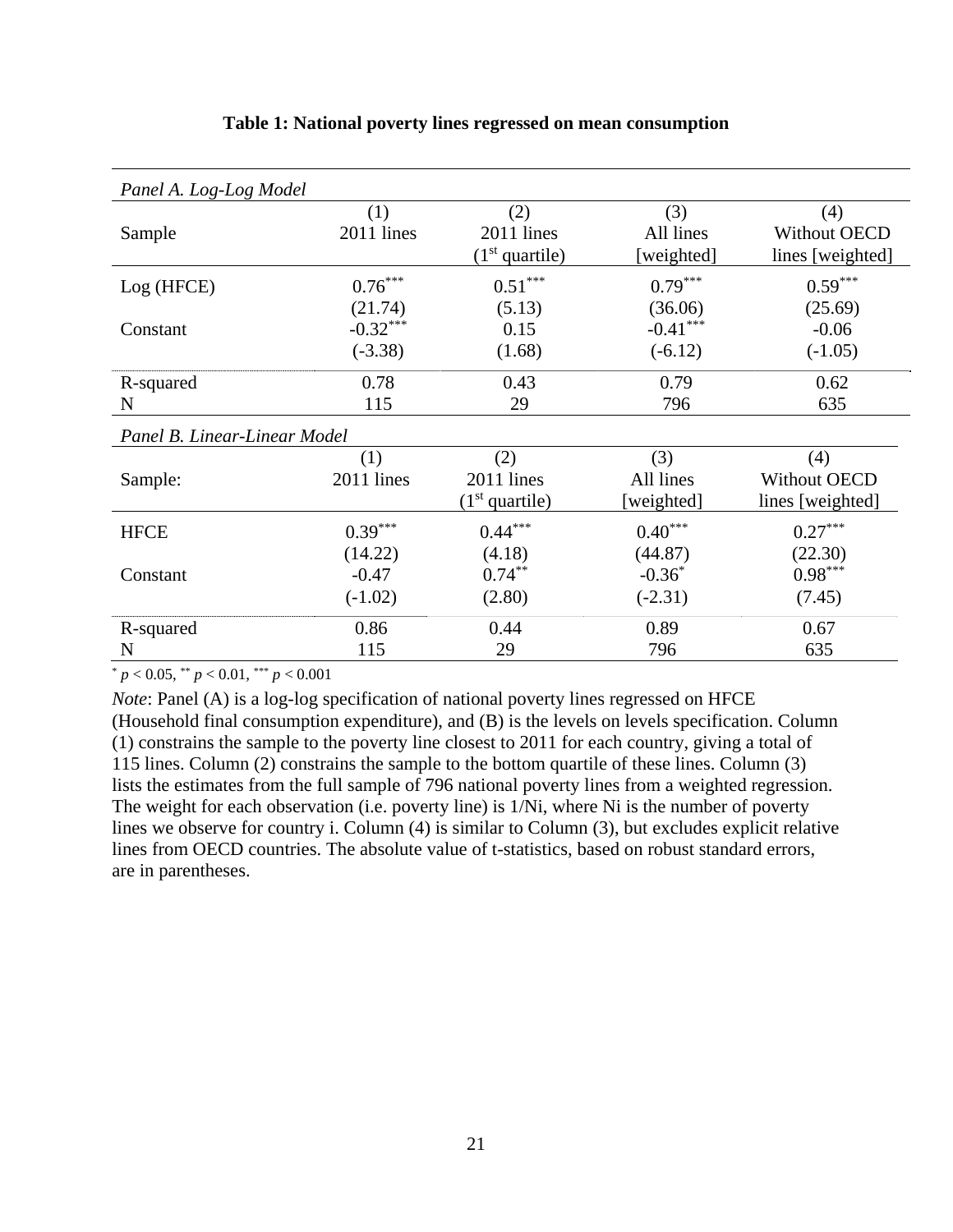| A. Country<br>quartiles | Median | Mean  | B. Income<br><i>Classifications</i> | Median | Mean  |
|-------------------------|--------|-------|-------------------------------------|--------|-------|
| Lowest 25% (29)         | 1.86   | 2.11  | Low Income $(33)$                   | 1.91   | 2.23  |
| 25-50% (29)             | 3.34   | 3.65  | Lower Middle (32)                   | 3.21   | 3.87  |
| 50-75% (29)             | 5.62   | 6.17  | Upper middle (32)                   | 5.48   | 5.61  |
| Highest 25% (28)        | 22.20  | 21.45 | High Income $(29)$                  | 21.70  | 21.19 |

**Table 2: International Poverty Lines: Median and mean national lines, by group** 

*Note*: Countries are grouped based on per capita HFCE quartile in panel A and categorized based on World Bank official income classification, which uses per capita GNI, in panel B. Number of countries in each group in parentheses.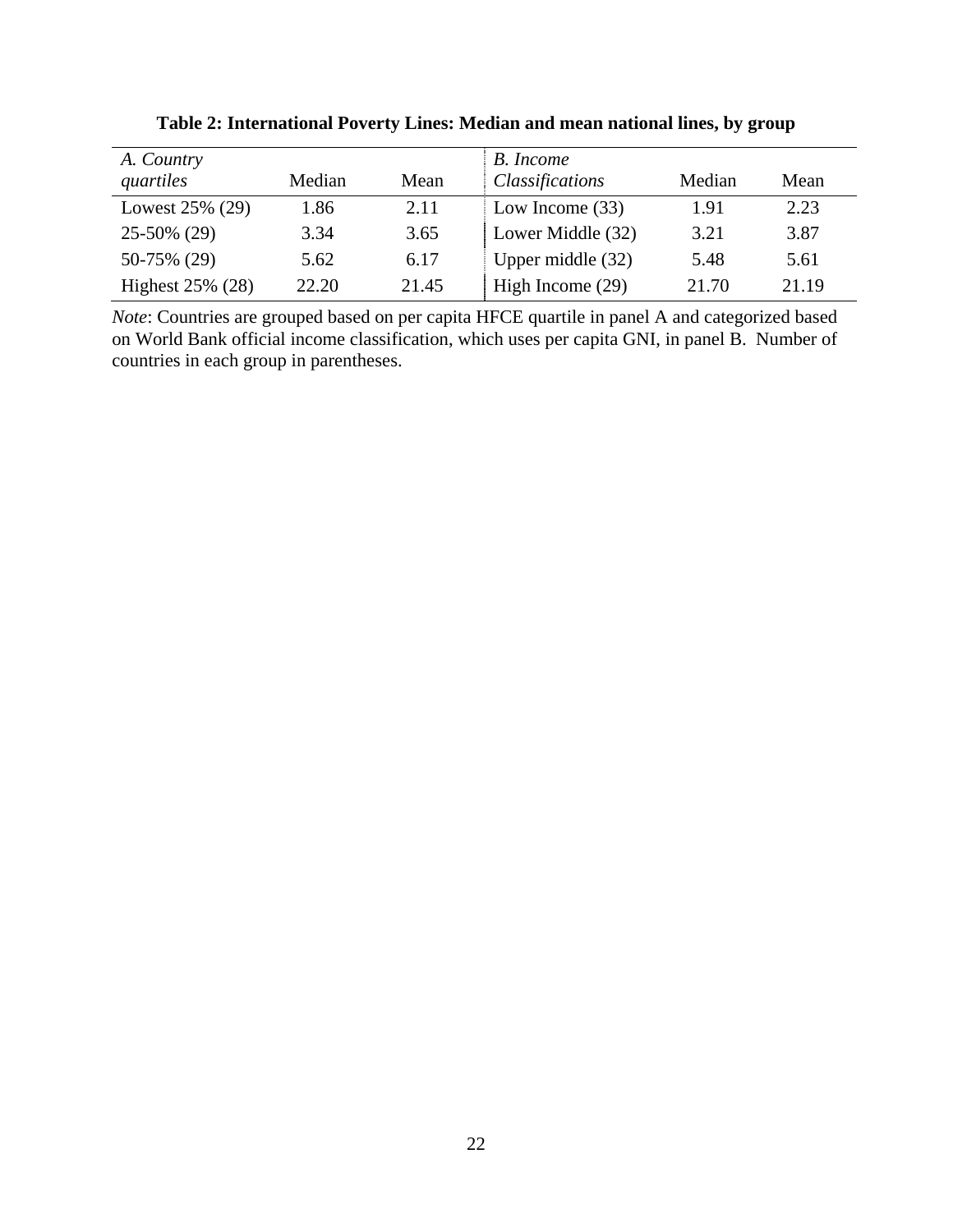#### **Appendix 1: On the precision of our implicit national lines and bias**

PovcalNet does not release the primary data sources underlying the consumption and income vectors that are used to estimate global poverty. It does though report points on the corresponding Lorenz curve for each of the 1,158 consumption and income vectors based on household-level micro data. For these vectors, we extract the available points on the Lorenz curve for each vector and construct a (1,000-point) synthetic consumption or income distribution for each country using the ungroup command included in the DASP Stata Package (Abdelkrim and Duclos, 2007). In this process, we apply the adjustment proposed by Shorrocks and Wan  $(2008)$  to ensure that the fitted distribution matches the observed shares in the grouped data.<sup>26</sup> We assert in the text that the synthetic distributions match the actual PovcalNet distributions very closely, particularly when PovcalNet has the household-level, micro data and 100 points of the Lorenz curve available. In this appendix, we provide two pieces of evidence to support this assertion.

While the synthetic distributions match the actual PovcalNet data very closely over the vast majority of the range of each distribution, the key concern for the purposes of this paper is to ensure that the synthetic distributions approximate well the PovcalNet data in the neighborhood of the national poverty line. (Our approach estimates implicit national poverty lines based on locating the point on our synthetic distributions where the cumulative density of the distribution is equal to the official poverty rate.) In order to assess this, we first examine the synthetic distributions at fixed points on the distribution – one selected point is at the 1.90 international poverty line and the other point is at 3.10 which is the 2011-PPP analogue to the \$2.00 line (Ferreira et al, 2015, footnote 6). For a large proportion of the countries, these two values lie below the median of each distribution and can be viewed as assessing the fit of the bottom portion of the distributions.

More specifically, using the \$1.90 and \$3.10 lines, we obtain benchmark poverty headcount rates from WDI for every country (based on the *actual* PovcalNet income/consumption distributions, estimated using microdata in most cases). We then pass these reported headcounts

<sup>&</sup>lt;sup>26</sup> There are 218 consumption and income distributions for which PovcalNet does not have micro data, but only grouped data. In these cases, only 20 (or sometimes fewer) points of the Lorenz curve are available in the detailed output, and we use this information to construct our synthetic distributions.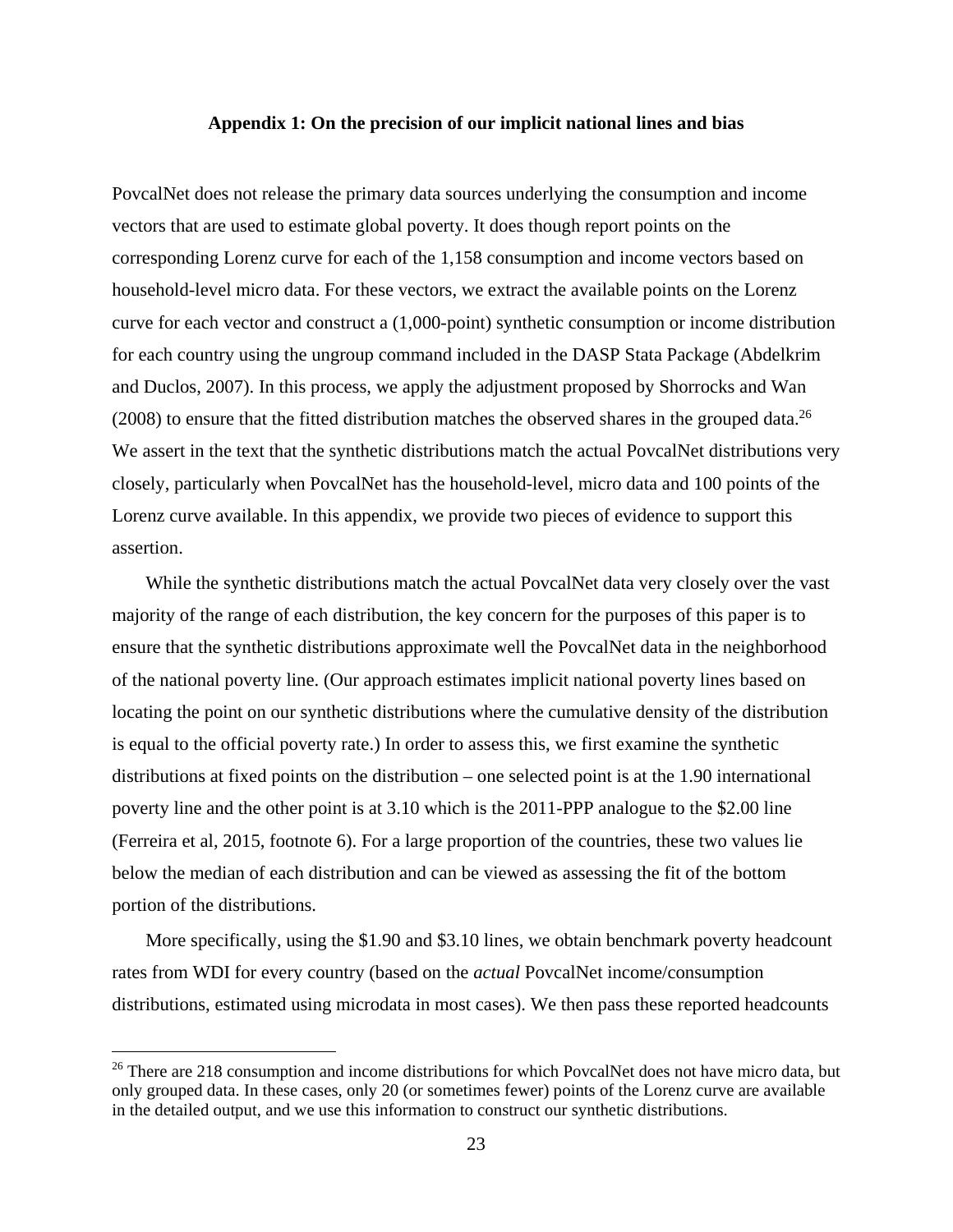to our *fitted* distributions to obtain implicit poverty lines. If the fitted distributions approximate well the actual PovcalNet distributions, the implicit lines will match the benchmark poverty lines closely. The extent to which our estimated implicit lines differ from \$1.90 and \$3.10 can be viewed as measurement error induced by our methodology. Ultimately though, we are interested in assessing the amount of measurement error induced by our approach at values near the national poverty line for each country. In very high- (low-) income countries, the \$3.10 line is significantly lower (higher) than the national poverty line, and ultimately we are not as interested in how the fit of our synthetic distributions performs at the tails. For this reason, we first focus on the sub-sample of countries where the headcount is between 10 and 90 percent at the \$3.10 line.

In those cases (511) where PovcalNet uses microdata, 99 percent of the estimated implicit poverty lines are within +/-5 cents of \$3.10 (between \$3.05 to \$3.15), and 90 percent are within  $+/-2$  cents of \$3.10. For the \$1.90 line, 95 percent of the estimated implicit lines are within 1 percent (i.e. two cents), and the largest error is 3.3 percent of the value. Differences with PovcalNet are larger for the 5 percent of our implicit lines which are estimated using ventiles (or deciles), rather than percentiles of the Lorenz curve. But, these differences should not be considered as "errors" in the synthetic distributions as PovcalNet also uses fitted distributions in these cases (both distributions are approximations of the underlying actual data).

Figure A1 shows our estimates of the \$3.10 line and the estimated errors as percent of the poverty line. (We limit the sample to those distributions where PovcalNet has microdata, and where the \$3.10 poverty headcount is between 10 percent and 90 percent of the population.) The estimates indicate a mean absolute error of 1 percent of the value of the poverty line, and the distribution of errors has a standard deviation of 1.1 percent. While there is no apparent relationship between the errors and the mean consumption of the distributions, there does appear to be a very slight downward bias in our implicit lines – on average, they are about half a cent less (-0.23 percent) than \$3.10.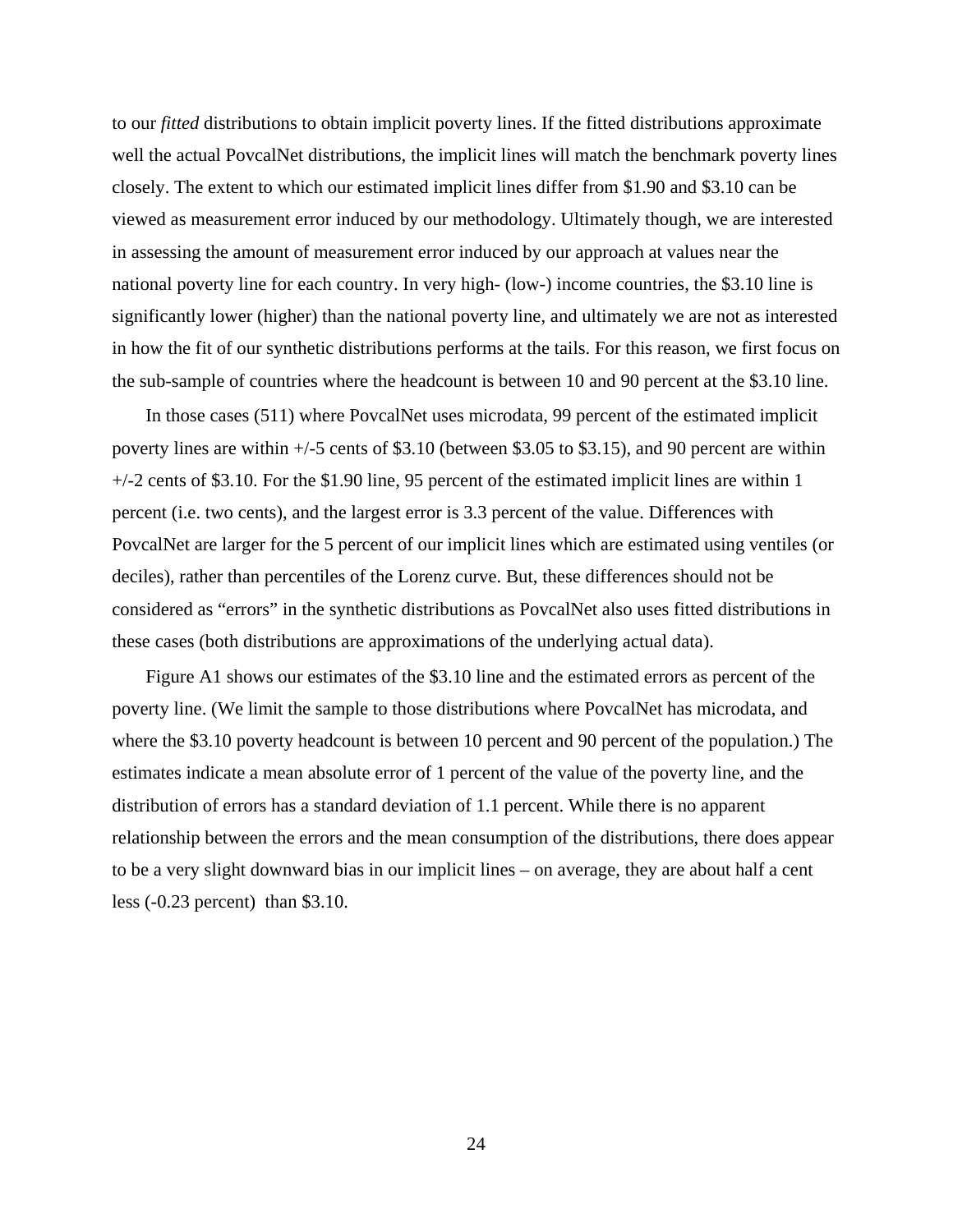

**Figure A1: Evidence of estimation error, evaluated at \$3.10 poverty line** 

*Note*: Left panel shows the results of estimating the \$3.10 international poverty line using our method. The right-hand panel shows the errors as share of the poverty line. The estimates are limited to those distributions where PovcalNet has microdata, and where the \$3.10 poverty headcount is between 10 percent and 90 percent of the population. Errors are likely somewhat larger for the 41 (5 percent) of our implicit lines for which we do not have percentiles, but rather ventiles or other grouped data from the Lorenz curve. We are however unable to estimate errors in these cases as we do not have estimates of headcount rates using microdata for comparison.



**Figure A2: Evidence of estimation error, evaluated at estimated national poverty lines** 

*Note***:** Left panel shows that the approximation methodology backs out an estimated poverty rate that is nearly identical to the reported headcount in WDI, when evaluated at the implicit national poverty lines. The right hand panel demonstrates that the (second) implied national poverty line from the estimated national headcount (corresponding to the x-axis from the left-hand panel) maps back to the initial implied national poverty line.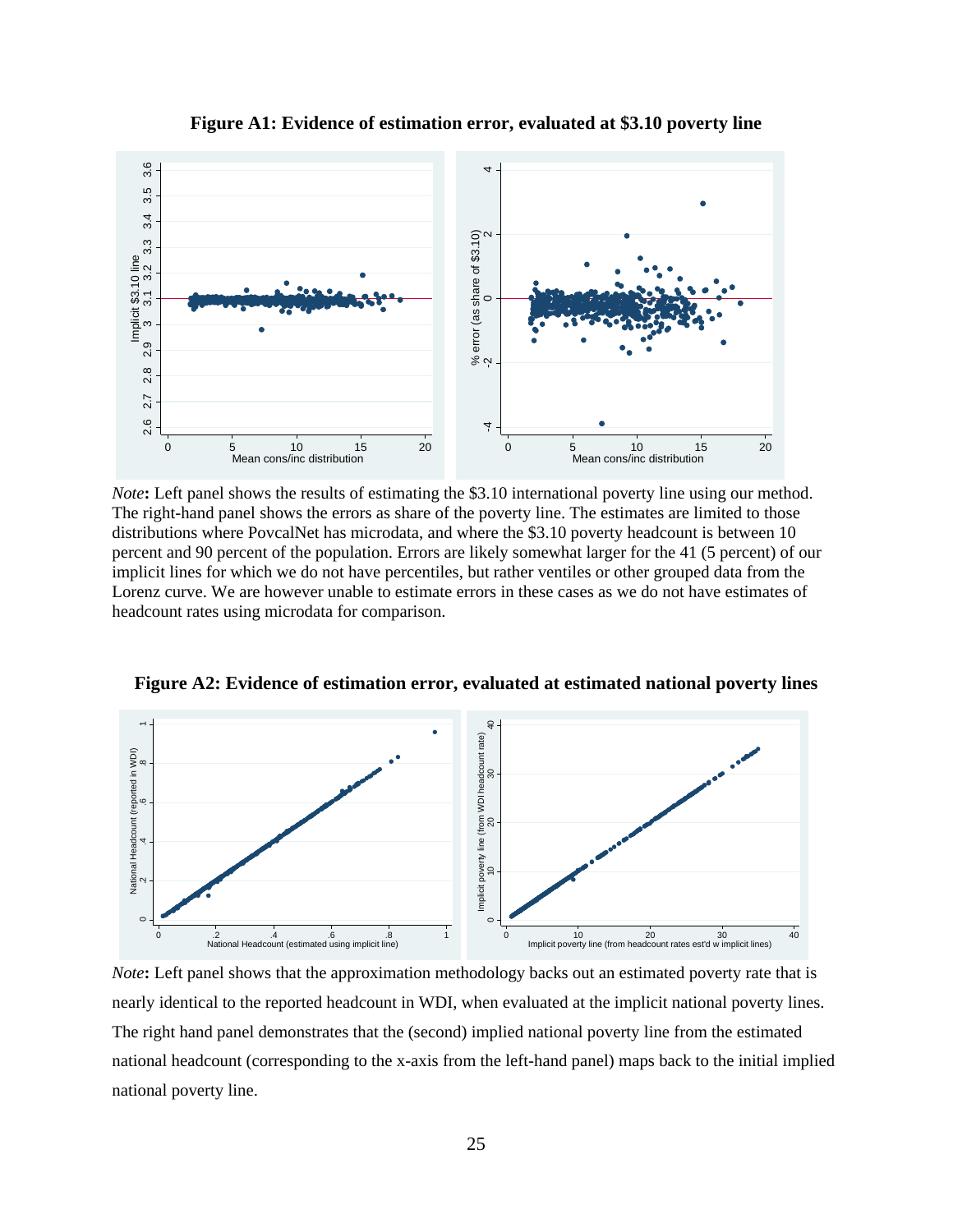The exercise of examining how our approach performs at a fixed point on each distribution (e.g. \$3.10) is informative and relatively easy to communicate. But, it has the disadvantage that we are not examining performance over all of our countries (we subsample on countries with headcounts between 10 and 90 percent at the \$3.10 line). And, just as importantly, in those cases where \$3.10 differs significantly from the national poverty line, the findings are less informative on the issue of how close our implicit lines are to the actual national poverty lines. Therefore, to supplement this example, we also consider an exercise where we assess the extent of measurement error induced by our methods when examining our synthetic distributions at values near the national poverty line for each country.

Given that this paper is about the implicit national poverty lines, the central measurement concern then is how well the methodology performs at values near the national lines. To assess this, we start with our implicit national poverty lines, which are derived from WDI poverty estimates and our synthetic consumption and income distributions which are *approximations* of the PovcalNet distributions. We pass the value of these implicit national poverty lines to PovcalNet, which reports to us the resulting headcount based on the implicit lines and the *actual* consumption (income) distributions. If our synthetic distributions approximate well the actual distributions, the reported headcount from PovcalNet should match the headcount reported in WDI, when evaluated at our implicit national poverty lines. The left-hand panel in Figure 2A plots these two headcounts and demonstrates that the points line up closely to the 45 degree line (indicating equality of the headcounts). Ninety-nine percent of the headcounts are within a percentage point of each other, 98 percent of the paired headcounts differ by less than 0.7 of a percentage point.

The left-hand panel reveals that the estimation approach produces poverty headcounts that correspond very closely to the WDI headcounts. The right-hand panel illustrates that the implied poverty line from the estimated headcount in the left-hand panel closely matches the initial implied national poverty line. This last step essentially shows that if we start with the implicit national poverty lines, pass these to PovcalNet to estimate headcounts for each country at these lines, and then use our method to derive implied national poverty lines from the PovcalNet headcounts, we return values that are very close to our initial lines. For 98 percent of the lines, the difference between the two is less than two percent of the value of the initial poverty line.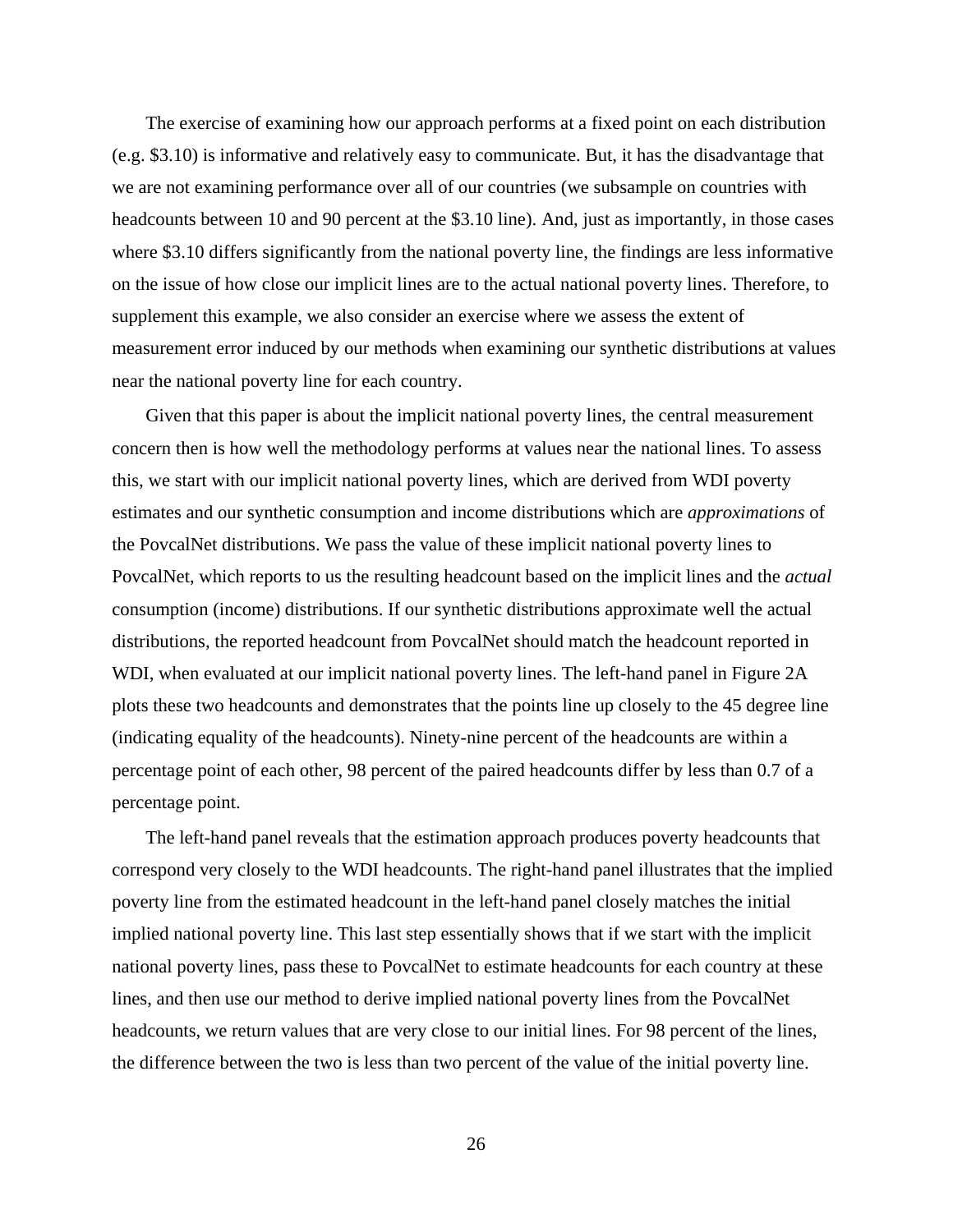One reason it is important to document the precision of the methodology is that Ravallion (2016) argues that the slope of the fitted line in Figure 2 is upward biased for poor countries due to measurement error in our approach for estimating national poverty.

He asserts that our implied national poverty lines are estimated with error and this error is both correlated with the regressor in our figure and large enough to induce statistically significant upward bias. We believe this assertion is incorrect for two reasons. First, the magnitude of the measurement error in our approach is very small and is not systematically correlated with mean consumption. Second, following the guidance of RCS, our regressor is not the survey mean of consumption but rather a measure of consumption from national accounts data. We elaborate on both of these points below.

To place the issue of measurement error in context, we believe both the RCS estimated national poverty lines and our implicit national poverty lines suffer from measurement error, though we argue that the concern about bias induced by measurement error is less of an issue with our implicit lines. For a given vector of national per capita consumption (or income), there exists a unique national poverty line which corresponds to the reported number of people that are poor in the country (i.e. the poverty headcount). If we had the exact vector of consumption (assuming the measure is continuous) as used by each government for estimating their poverty headcount, we would be able to derive the national poverty line corresponding to the official headcount. Because we are estimating the consumption (or income) vector using percentiles from PovcalNet, there will be some small estimation error in the consumption vector and this indeed will flow through to our implicit poverty lines.

We argue though that this error is small – as explained above and illustrated in Figures A1 and A2. More importantly though, the measurement error induced by this approach is not systematically linked with the mean value of the consumption vector as required in Ravallion's example, but rather is independent of the measures of mean consumption. The lack of correlation between our estimated errors of our method and actual distribution (survey) means in Figure A1 shows this clearly.<sup>27</sup>

 $27$  This would suggest that if there is bias, it is the more "classic" case of attenuation bias (assuming that the error in measured consumption is increasing in levels of consumption).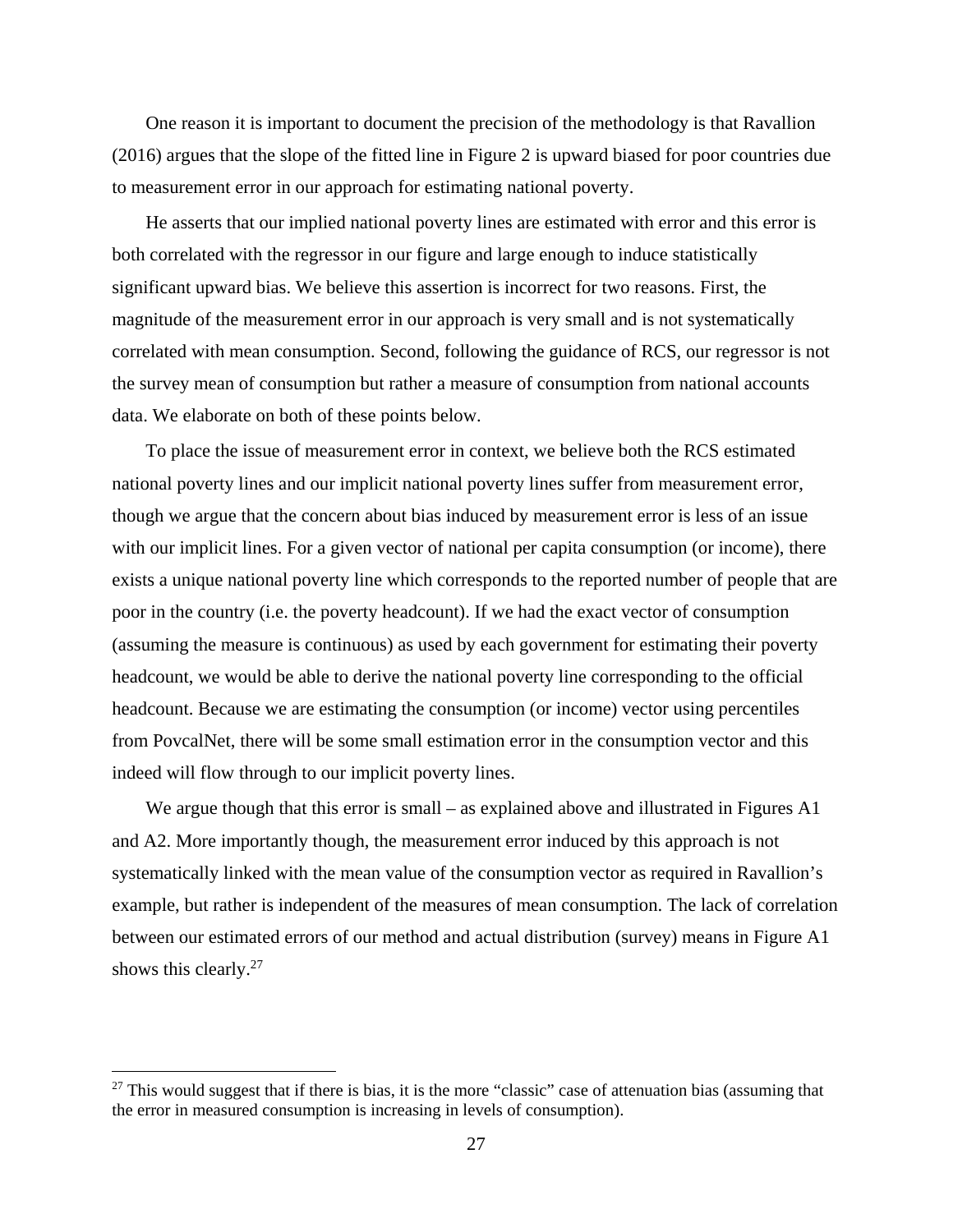By this same standard though, the 15 national lines in RCS that are used to estimate the \$1.25 and \$1.90 IPLs will also suffer from measurement error. Four of the 15 estimated RCS lines are weighted averages of sub-national lines where the weights are chosen in such a way that the estimated national poverty line does not correspond to the national headcount. Another five of the 15 lines are expressed in adult-equivalent values and when these lines are applied to the per capita income vectors, they too will result in headcounts that are significantly different (greater) than the reported headcounts. In each of these cases, the RCS national poverty lines approximate with significant error the national poverty line that corresponds to the national headcount. Again, there is no clear reason a priori to assume that the RCS measurement error is systematically correlated with the error in measuring consumption, but the scope for measurement-error induced bias exists here as well.

The concern that measurement error in the estimated national poverty line might be correlated with measurement error in the survey mean of consumption is a point articulated well in RCS (2005). To address this concern, they regress poverty lines on consumption as measured in national accounts data, suggesting that this should temper whatever positive bias there may be since measurement error in national accounts should largely be independent of the value of the mean consumption level found in household surveys. In part for this reason, and in part simply to replicate RCS, we similarly regress our national poverty lines on household final consumption expenditure from national accounts data. This is in contrast to the example used by Ravallion (appendix 1, 2016) to critique our approach which uses household survey means to illustrate the potential for correlated measurement error inducing an upward bias in the slope coefficient.<sup>28</sup>

In order to provide empirical support to his assertion that our implicit national poverty lines contain measurement error that is systematically correlated with national consumption, he replicates our regressions in Table 1, but includes country fixed effects in the specification. Even after absorbing country effects, the slope coefficient is positive. He argues that with country fixed effects, the slope can only be positive if it is biased. The basis for this inference is his assertion that "… World Bank's *Poverty Assessments*, from which the WDI derives almost all its national poverty measures, invariably use fixed absolute lines over time. Thus, if one regresses the log of the poverty line on the log of the mean (or national income or consumption) with

 $28$  Though he does later note that we do not use household survey data means.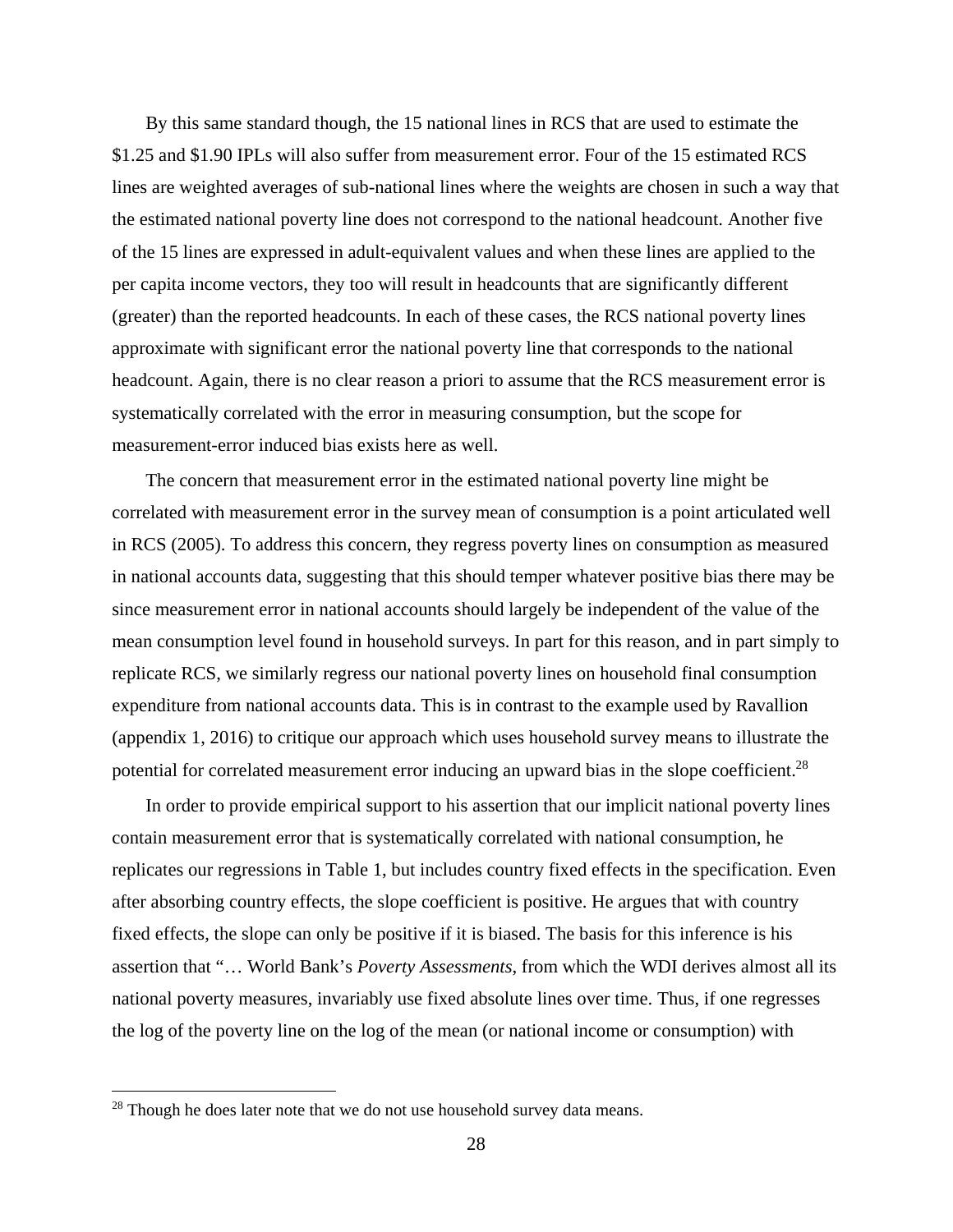country fixed effects then the regression coefficient should be close to zero." (Appendix 1). If correct, this would indeed be useful evidence in critique of our approach. Our experience though, is contrary to Ravallion's assertion that countries fix invariably in real terms the value of the poverty line over time.

There are at least three reasons why the real value of the national poverty line will change over time, leading to a positive correlation even with fixed effects. As one example, Ravallion (1998) notes that there are two ways in which countries typically update poverty lines. One is to base the updates on a temporal price index, typically a consumer price index, and the other way is to re-estimate the poverty line. This latter approach is typically done when there are concerns about the quality of temporal consumer price index. Under some restrictive conditions described in Lanjouw and Lanjouw (2001), this latter method may fix the utility level obtained by the national poverty line, but it will not generally maintain the real currency value of the poverty line. Bangladesh is an example of a country that re-estimated their national poverty line with the aim of maintaining a fixed level of wellbeing, but Gimenez and Jolliffe (2014) note that the real monetary value of these lines increased over time.

A related reason for a changing real value in national poverty lines is that when household questionnaires change, the distribution of the welfare aggregate will also change. National poverty lines are defined in terms of welfare aggregates derived from their national household surveys; when these aggregates change, it is natural for countries to change their national poverty lines. For example, if the poverty line was constructed based on asking about a limited number of food items, and then the questionnaire is expanded to ask about more food items, everyone will look richer because the aggregate will increase in value. But, a change in the questionnaire should not be a causal source for a change in the poverty headcount. To avoid this, countries typically change the real value of the national poverty line when the survey instrument changes. For evidence of how relatively small changes in questionnaire design can have substantial impact on the distribution of the welfare aggregate, see Bamberger et al. (2006); Beegle et al. (2012); Biemer and Lyberg (2003); Browning et al. (2014); Jolliffe (2001); Jolliffe et al. (2015), Pradhan (2009), United Nations Statistics Division (2005), and Winter (2004). Brandt et al. (2013) discuss the case of Vietnam, which increased the real value of their national poverty line for 2010 due to an updating of the definition of the consumption aggregate (as well as other changes in the frame, measure and design of the survey).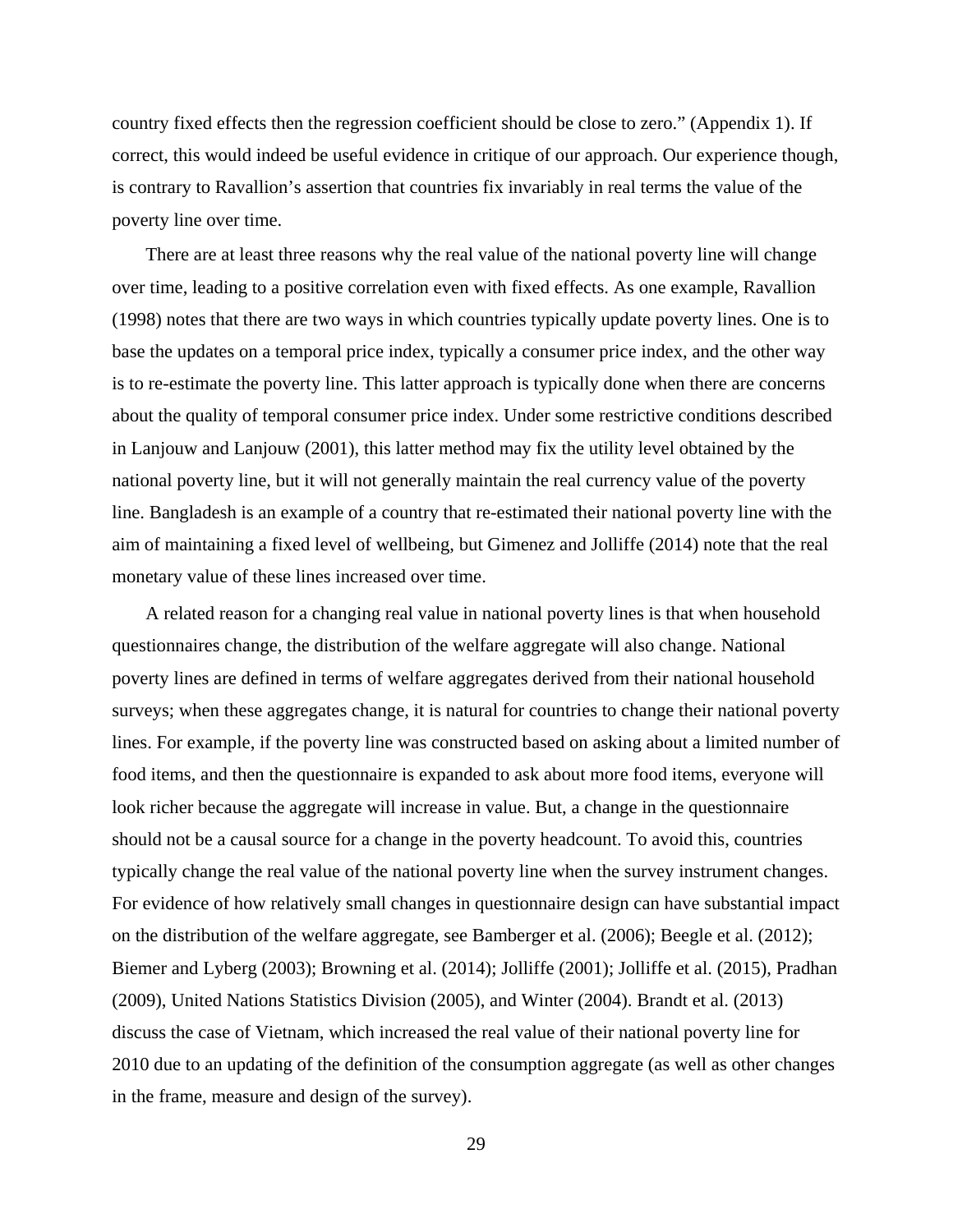Another reason, the last discussed in this appendix, for updating national poverty lines is that over time, countries simply update their views on what constitutes minimum needs. Indeed, Ravallion (1998) states "It can be agreed that a sustained increase in average living standards is likely to lead eventually to more generous perceptions of what 'poverty' means in a given society". (p. 29). Nepal is an example where the country explicitly decided to increase the real value of the national poverty line in 2011 after a period of significant growth and having tried to keep the real value fixed for 15 years (Government of Nepal, 2012). Similarly, the Government of Jordan updated the real value of their national poverty line. In 2010, their poverty line was 813.7 JD per person per year (Jolliffe and Serajuddin, 2015). Backcasting this value to 2008, the value is 777 JD per person per year, which reflects an increase in real value of about 10 percent over the national poverty line of 660 JD in 2008 (World Bank, 2009). Given that on average, our implicit poverty lines span 11 years in time for each country (for more than 25 percent of countries the span is 16 years or more), many countries have changed the real value of their national poverty lines for one of the above reasons. And, for this reason, it is also expected that absorbing country fixed effects will not change the estimated slope coefficient to zero.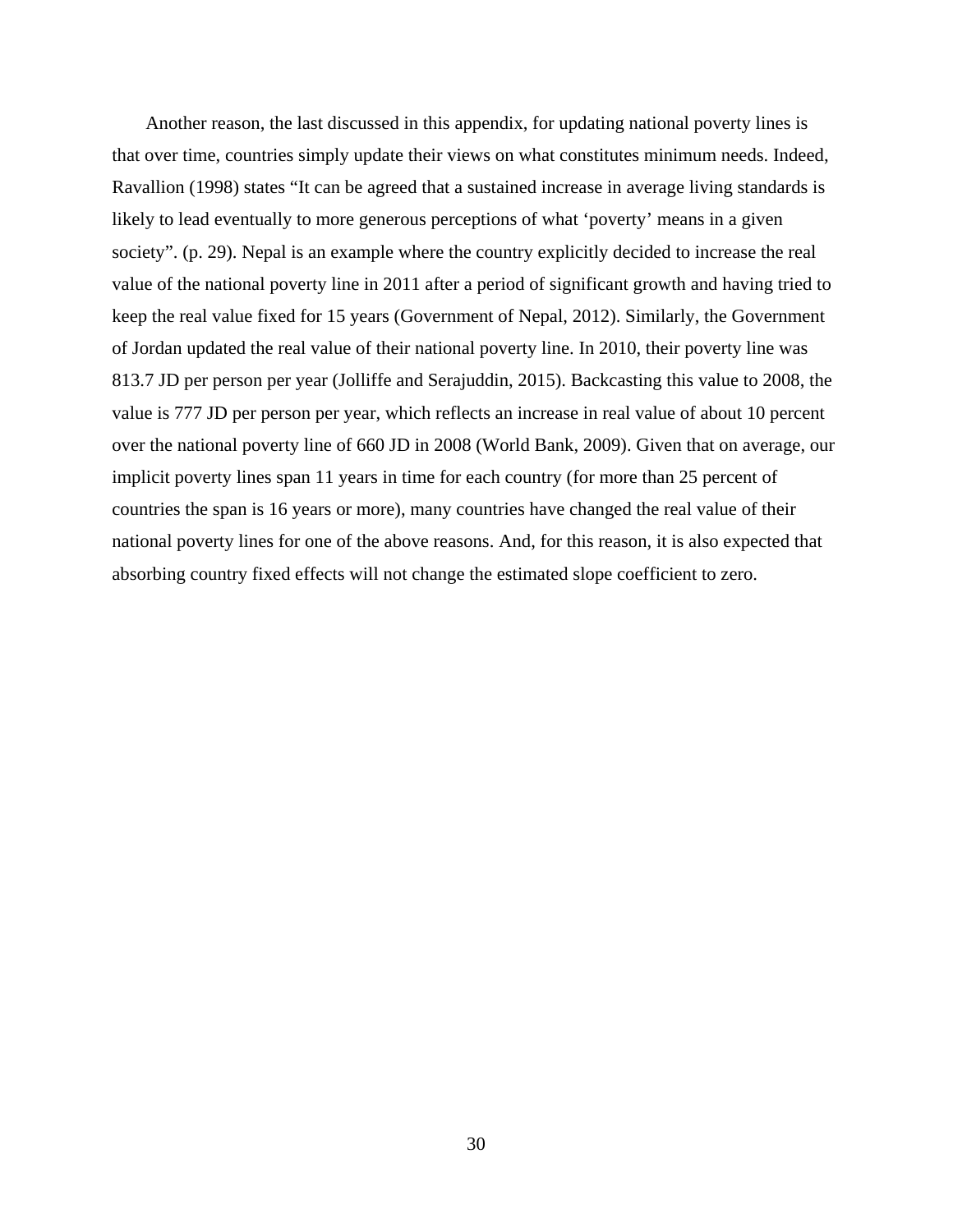|                              |      | <b>National</b> | Household        | <b>HFCE</b>          | <b>GNI</b> | Source of    |
|------------------------------|------|-----------------|------------------|----------------------|------------|--------------|
| <b>Country</b><br>/territory | Year | poverty line    | survey mean      | (2011)               | (2011 USD, | national     |
|                              |      | $(2011$ PPPs)   | $(2011$ PPPs $)$ | PPP <sub>s</sub> )   | Atlas)     | poverty rate |
| Albania                      | 2012 | 3.80            | 7.41             | 16.46                | 11.81      | World Bank   |
| Angola                       | 2009 | 2.17            | 3.97             | 7.44                 |            | World Bank   |
| Armenia                      | 2011 | 3.87            | 5.67             | 15.88                | 9.37       | World Bank   |
| Australia                    | 2010 | 28.14           | 54.49            | 59.63                | 129.55     | <b>OECD</b>  |
| Austria                      | 2011 | 27.02           | 54.99            | 63.41                | 137.84     | <b>OECD</b>  |
| Azerbaijan                   | 2001 | 5.19            | 6.88             | 6.48                 | 2.45       | World Bank   |
| <b>Belarus</b>               | 2011 | 7.59            | 17.23            | 22.36                | 16.79      | World Bank   |
| Belgium                      | 2010 | 26.85           | 47.73            | 54.64                | 132.80     | <b>OECD</b>  |
| Benin                        | 2011 | 1.44            | 2.71             | 3.28                 | 2.11       | World Bank   |
| <b>Bhutan</b>                | 2012 | 2.97            | 8.00             | 7.96                 | 6.28       | World Bank   |
| Bolivia                      | 2011 | 7.63            | 11.92            | 9.47                 | 5.51       | World Bank   |
| Bosnia and<br>Herzegovina    | 2007 | 9.79            | 20.23            | $\ddot{\phantom{0}}$ | 11.24      | World Bank   |
| <b>Botswana</b>              | 2009 | 1.97            | 9.55             | 12.76                | 14.52      | World Bank   |
| <b>Brazil</b>                | 2011 | 3.05            | 16.18            | 21.72                | 30.16      | World Bank   |
| Bulgaria                     | 2011 | 7.95            | 14.96            | 23.03                | 19.40      | World Bank   |
| <b>Burkina Faso</b>          | 2009 | 1.64            | 2.39             | 2.52                 | 1.54       | World Bank   |
| Burundi                      | 2006 | 1.54            | 1.57             | 1.22                 | 0.43       | World Bank   |
| Cameroon                     | 2007 | 2.35            | 4.08             | 5.06                 | 2.95       | World Bank   |
| Canada                       | 2010 | 23.48           | 55.91            | 60.13                | 123.76     | Country      |
| Central African<br>Republic  | 2008 | 1.72            | 2.42             | 2.14                 | 1.20       | World Bank   |
| Chad                         | 2011 | 2.24            | 3.23             | 3.46                 | 2.44       | World Bank   |
| Chile                        | 2011 | 7.17            | 20.86            | 31.85                | 33.84      | World Bank   |
| China                        | 2011 | 1.78            | 4.71             | 9.32                 | 13.70      | World Bank   |
| Colombia                     | 2011 | 5.42            | 13.62            | 18.72                | 16.93      | World Bank   |
| Comoros                      | 2004 | 3.89            | 8.12             | 3.79                 | 1.83       | World Bank   |
| Congo, Dem.<br>Rep.          | 2012 | 1.40            | 1.50             | 1.28                 | 0.95       | World Bank   |
| Congo, Rep.                  | 2011 | 2.75            | 3.81             | 5.31                 | 6.11       | World Bank   |
| Costa Rica                   | 2011 | 7.04            | 20.90            | 23.55                | 21.86      | World Bank   |
| Cote d'Ivoire                | 2008 | 2.41            | 3.92             |                      | 3.13       | World Bank   |
| Croatia                      | 2011 | 9.62            | 18.18            | 29.28                | 38.49      | World Bank   |
| Czech Republic               | 2011 | 12.98           | 26.76            | 35.52                | 53.15      | World Bank   |
| Denmark                      | 2011 | 26.44           | 48.91            | 51.35                | 168.47     | <b>OECD</b>  |
| Dominican<br>Republic        | 2011 | 6.66            | 12.45            | 22.12                | 14.88      | World Bank   |
| Ecuador                      | 2011 | 4.68            | 10.73            | 16.05                | 13.42      | World Bank   |

**Appendix 2: Poverty lines and economic variables used in main specifications**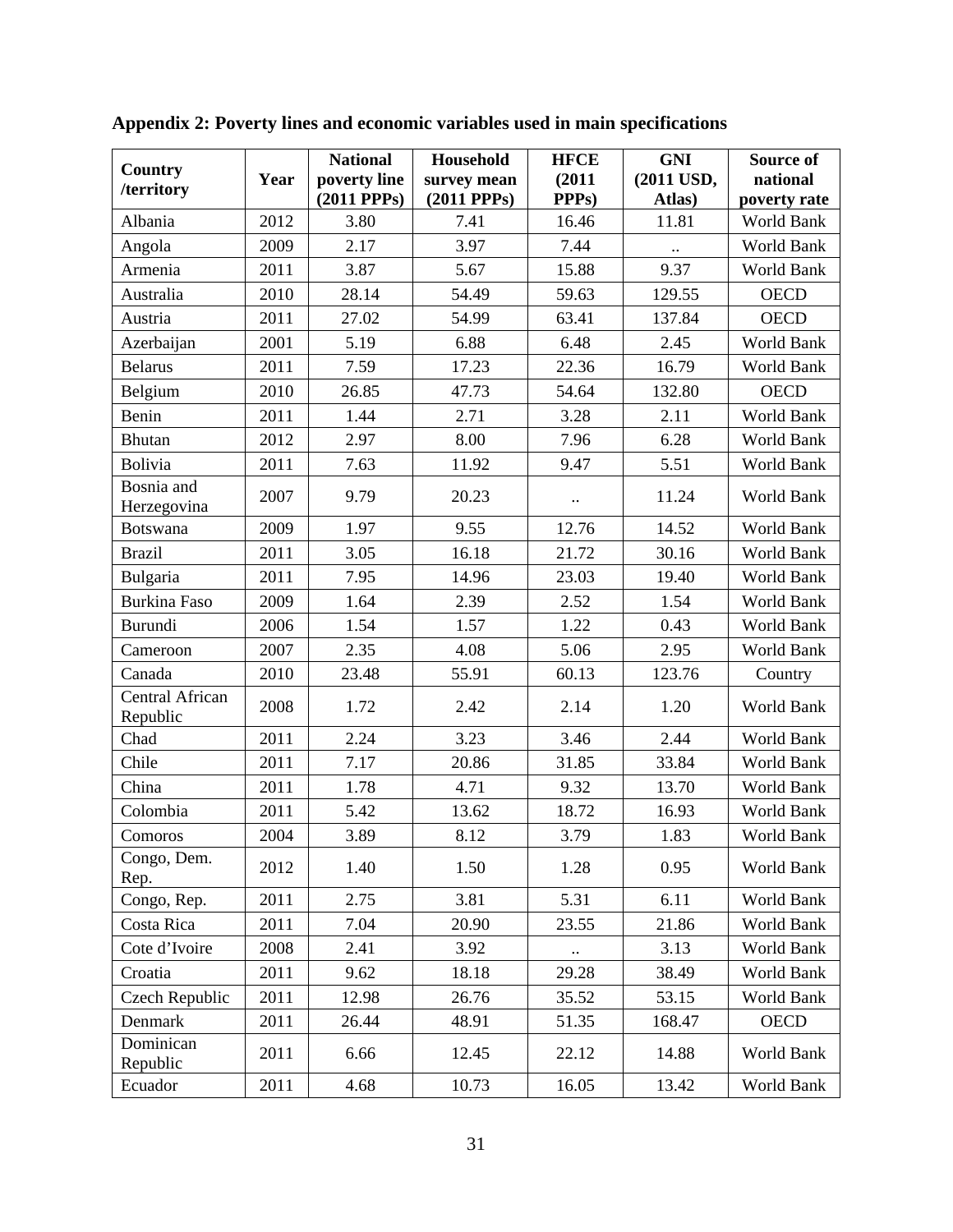| Country                  |      | <b>National</b>  | Household        | <b>HFCE</b>          | <b>GNI</b> | Source of    |
|--------------------------|------|------------------|------------------|----------------------|------------|--------------|
| /territory               | Year | poverty line     | survey mean      | (2011)               | (2011 USD, | national     |
|                          |      | $(2011$ PPPs $)$ | $(2011$ PPPs $)$ | PPP <sub>s</sub> )   | Atlas)     | poverty rate |
| El Salvador              | 2011 | 5.42             | 8.89             | 18.40                | 9.86       | World Bank   |
| Estonia                  | 2011 | 11.07            | 21.83            | 27.98                | 43.51      | World Bank   |
| Ethiopia                 | 2011 | 1.80             | 2.88             | 2.09                 | 1.07       | World Bank   |
| Fiji                     | 2009 | 4.49             | 8.12             | $\ddotsc$            | 10.84      | World Bank   |
| Finland                  | 2011 | 26.06            | 49.23            | 54.76                | 136.74     | Country      |
| France                   | 2011 | 24.69            | 52.95            | 54.45                | 121.15     | <b>OECD</b>  |
| Gabon                    | 2005 | 3.63             | 6.91             | 10.24                | 17.78      | World Bank   |
| Gambia, The              | 2003 | 2.45             | 3.19             | 3.14                 | 1.53       | World Bank   |
| Georgia                  | 2011 | 1.89             | 5.22             | 13.08                | 7.81       | World Bank   |
| Germany                  | 2011 | 26.39            | 52.79            | 61.40                | 127.34     | <b>OECD</b>  |
| Ghana                    | 2006 | 2.23             | 4.32             | 4.12                 | 1.87       | World Bank   |
| Greece                   | 2011 | 12.85            | 25.62            | 46.70                | 68.44      | <b>OECD</b>  |
| Guatemala                | 2011 | 5.51             | 8.60             | 14.88                | 7.75       | World Bank   |
| Guinea                   | 2012 | 2.53             | 2.87             | 2.76                 | 1.16       | World Bank   |
| Guinea-Bissau            | 2010 | 2.01             | 2.27             | $\ddot{\phantom{a}}$ | 1.50       | World Bank   |
| Haiti                    | 2012 | 2.15             | 3.44             | $\ldots$             | 2.03       | World Bank   |
| Honduras                 | 2011 | 6.43             | 8.87             | 9.28                 | 5.73       | World Bank   |
| Hungary                  | 2011 | 9.59             | 19.65            | 29.18                | 35.75      | World Bank   |
| Iceland                  | 2011 | 22.70            | 45.51            | 54.18                | 102.99     | <b>OECD</b>  |
| India                    | 2012 | 1.91             | 3.68             | 7.78                 | 4.06       | World Bank   |
| Indonesia                | 2011 | 1.85             | 4.84             | 11.87                | 8.25       | World Bank   |
| Ireland                  | 2011 | 20.33            | 41.05            | 49.03                | 118.08     | <b>OECD</b>  |
| Israel                   | 2010 | 13.76            | 30.80            | 43.60                | 82.02      | <b>OECD</b>  |
| Italy                    | 2011 | 20.72            | 41.59            | 56.12                | 103.26     | <b>OECD</b>  |
| Jamaica                  | 2004 | 4.07             | 12.07            |                      | 12.80      | World Bank   |
| Kazakhstan               | 2011 | 4.90             | 11.20            | 23.34                | 22.44      | World Bank   |
| Kenya                    | 2005 | 2.39             | 4.09             | 4.72                 | 1.69       | World Bank   |
| Kyrgyz<br>Republic       | 2011 | 3.88             | 5.30             | 6.76                 | 2.41       | World Bank   |
| Latvia                   | 2011 | 8.26             | 17.45            | 28.10                | 36.00      | World Bank   |
| Lesotho                  | 2010 | 1.76             | 2.49             | 5.96                 | 3.23       | World Bank   |
| Liberia                  | 2007 | 1.75             | 1.79             | 2.10                 | 0.48       | World Bank   |
| Lithuania                | 2011 | 9.16             | 18.36            | 33.95                | 35.67      | World Bank   |
| Luxembourg               | 2011 | 32.39            | 69.99            | 72.59                | 207.26     | <b>OECD</b>  |
| Macedonia,<br><b>FYR</b> | 2006 | 4.69             | 12.41            | 17.76                | 10.26      | World Bank   |
| Madagascar               | 2010 | 1.62             | 1.45             | 3.19                 | 1.17       | World Bank   |
| Malawi                   | 2010 | 1.27             | 1.90             | 1.44                 | 0.97       | World Bank   |
| Malaysia                 | 2009 | 3.38             | 20.62            | 22.88                | 21.35      | World Bank   |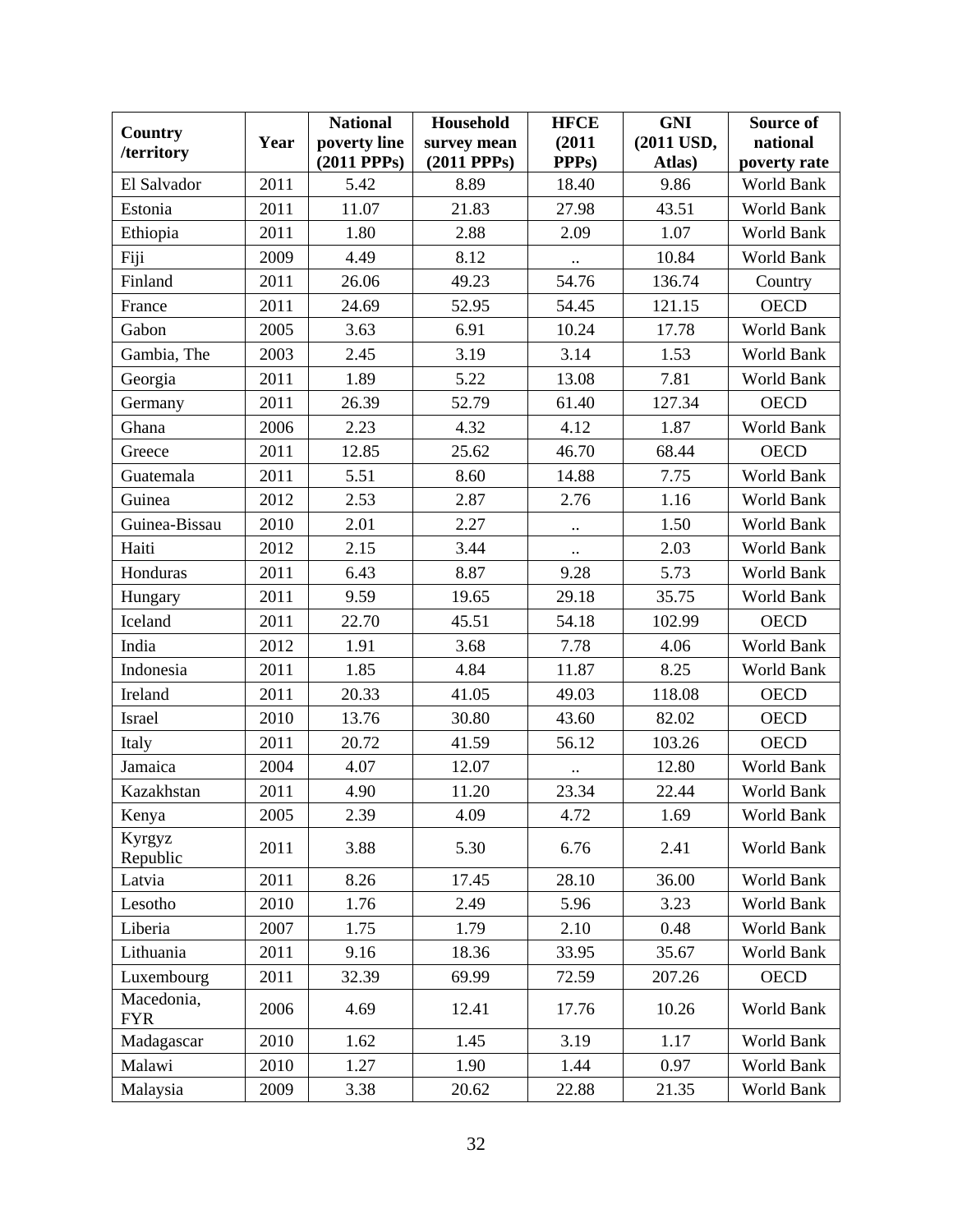| Country                  |      | <b>National</b> | Household        | <b>HFCE</b>          | <b>GNI</b> | Source of    |
|--------------------------|------|-----------------|------------------|----------------------|------------|--------------|
| /territory               | Year | poverty line    | survey mean      | (2011)               | (2011 USD, | national     |
|                          |      | $(2011$ PPPs)   | $(2011$ PPPs $)$ | PPP <sub>s</sub> )   | Atlas)     | poverty rate |
| Mali                     | 2006 | 1.82            | 2.55             | 2.41                 | 1.35       | World Bank   |
| Mauritania               | 2008 | 3.70            | 5.47             | 4.44                 | 3.04       | World Bank   |
| Mexico                   | 2012 | 8.02            | 12.16            | 25.40                | 25.90      | World Bank   |
| Moldova                  | 2011 | 4.86            | 9.19             | 11.03                | 5.45       | World Bank   |
| Mongolia                 | 2011 | 5.56            | 8.78             | 11.41                | 7.12       | World Bank   |
| Montenegro               | 2011 | 6.06            | 14.36            | 26.12                | 19.84      | World Bank   |
| Morocco                  | 2007 | 2.55            | 7.83             | 8.19                 | 6.80       | World Bank   |
| Mozambique               | 2009 | 1.45            | 1.96             | 1.90                 | 1.35       | World Bank   |
| Namibia                  | 2010 | 2.14            | 7.79             | 13.36                | 12.14      | World Bank   |
| Nepal                    | 2010 | 2.20            | 3.91             | 4.03                 | 1.50       | World Bank   |
| Netherlands              | 2012 | 26.31           | 49.21            | 53.41                | 142.21     | <b>OECD</b>  |
| Nicaragua                | 2009 | 4.49            | 7.54             | 9.08                 | 3.95       | World Bank   |
| Niger                    | 2011 | 1.86            | 2.35             | 1.58                 | 0.99       | World Bank   |
| Nigeria                  | 2010 | 1.65            | 2.49             | 8.78                 | 4.06       | World Bank   |
| Norway                   | 2011 | 35.12           | 64.27            | 63.41                | 247.32     | <b>OECD</b>  |
| Pakistan                 | 2006 | 2.05            | 3.66             | 8.89                 | 2.52       | World Bank   |
| Panama                   | 2011 | 6.96            | 19.50            | 25.36                | 22.58      | World Bank   |
| Papua New<br>Guinea      | 2010 | 1.92            | 3.21             | $\ddot{\phantom{a}}$ | 3.54       | World Bank   |
| Paraguay                 | 2011 | 6.32            | 15.64            | 13.90                | 8.90       | World Bank   |
| Peru                     | 2011 | 5.52            | 12.92            | 16.53                | 13.34      | World Bank   |
| Philippines              | 2012 | 2.44            | 5.72             | 11.50                | 8.13       | World Bank   |
| Poland                   | 2011 | 8.00            | 16.44            | 35.40                | 35.45      | World Bank   |
| Portugal                 | 2011 | 12.81           | 26.67            | 44.03                | 62.08      | <b>OECD</b>  |
| Romania                  | 2011 | 5.24            | 8.54             | 28.99                | 23.59      | World Bank   |
| Russian<br>Federation    | 2011 | 8.30            | 24.55            | 31.34                | 29.64      | World Bank   |
| Rwanda                   | 2011 | 1.46            | 2.76             | 3.15                 | 1.62       | World Bank   |
| Sao Tome and<br>Principe | 2001 | 2.73            | 3.13             |                      |            | World Bank   |
| Senegal                  | 2011 | 2.21            | 3.16             | 4.19                 | 2.82       | World Bank   |
| Serbia                   | 2010 | 5.42            | 12.84            | 21.57                | 16.29      | World Bank   |
| Seychelles               | 2006 | 10.08           | 17.45            |                      | 38.66      | World Bank   |
| Sierra Leone             | 2011 | 1.91            | 2.33             | 2.93                 | 1.37       | World Bank   |
| Slovak Republic          | 2011 | 15.69           | 30.49            | 35.90                | 47.15      | World Bank   |
| Slovenia                 | 2011 | 19.37           | 34.39            | 39.98                | 67.37      | World Bank   |
| South Africa             | 2009 | 5.62            | 11.83            | 17.70                | 16.53      | World Bank   |
| Spain                    | 2011 | 18.63           | 38.07            | 46.80                | 85.32      | <b>OECD</b>  |
| Sri Lanka                | 2010 | 2.60            | 6.69             | 12.52                | 6.57       | World Bank   |
| Sudan                    | 2009 | 3.50            | 4.57             | 6.31                 | 3.17       | World Bank   |